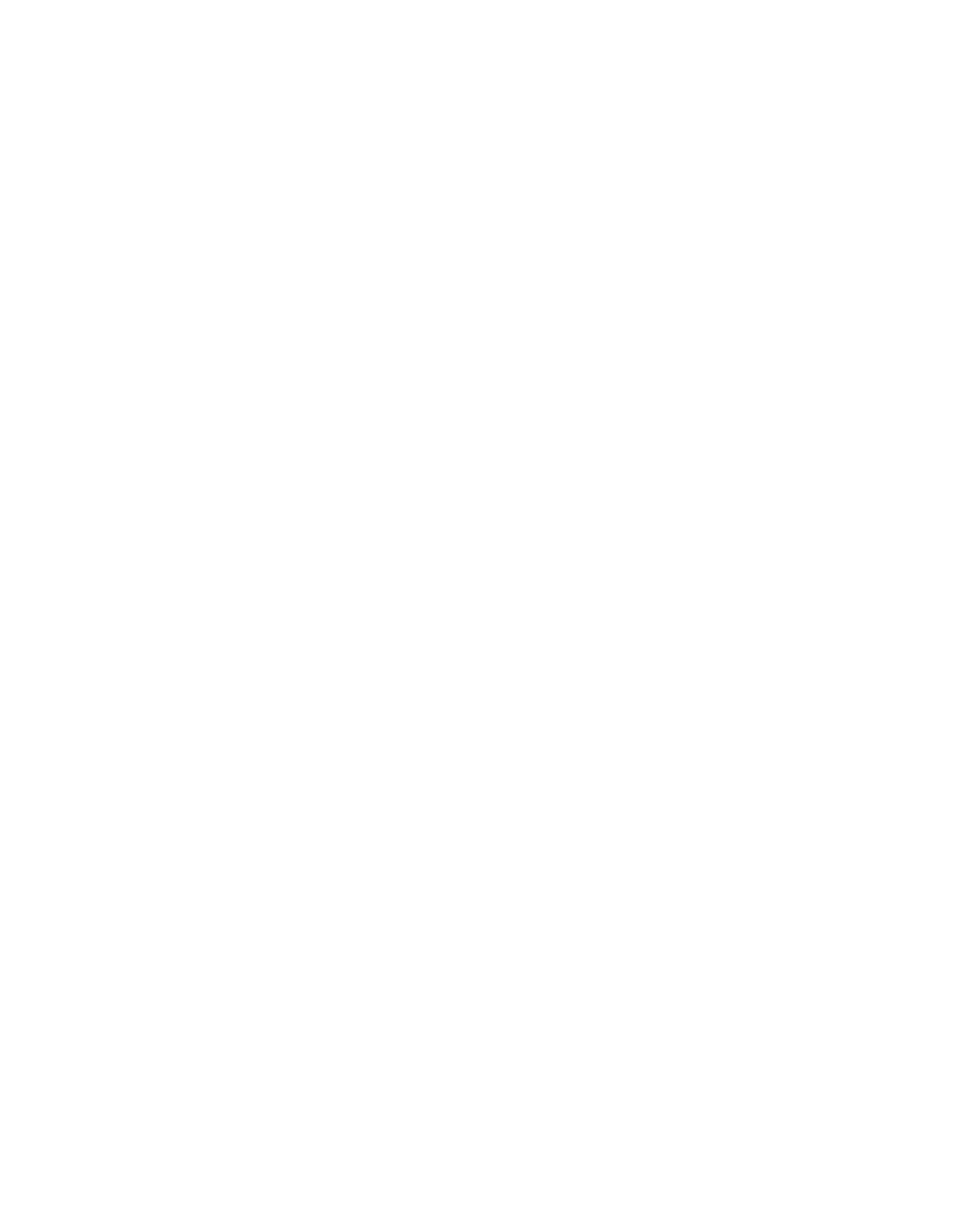## U.S. Fire Administration

### Mission Statement

*We provide national leadership to foster a solid*  foundation for our fire and emergency services *stakeholders in prevention, preparedness, and response.*



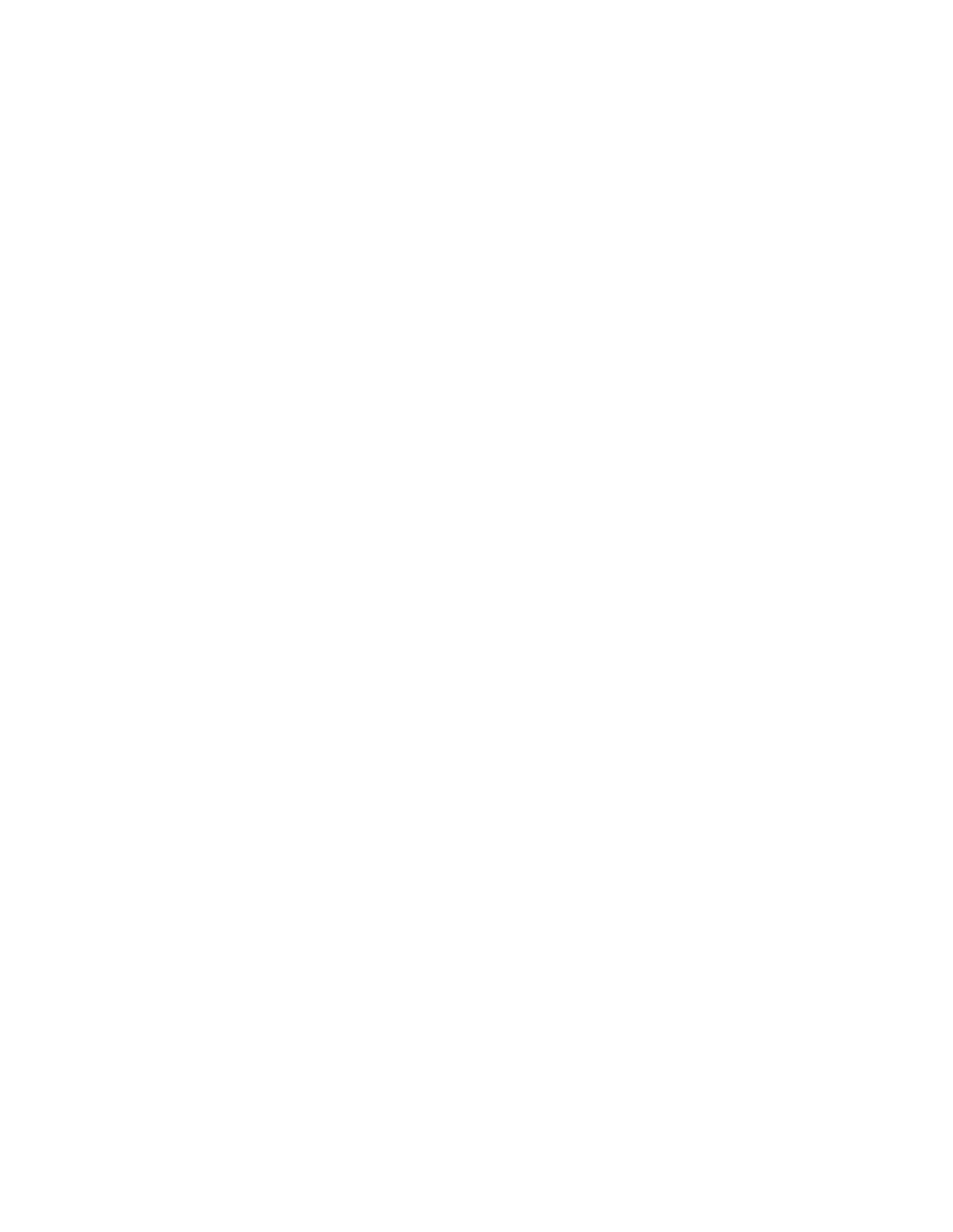## **National Safety Culture Change Initiative**

## **Study of Behavioral Motivation on Reduction of Risk-Taking Behaviors in the Fire and Emergency Service**

Developed by the International Association of Fire Chiefs through a partnership with the U.S. Fire Administration

April 2015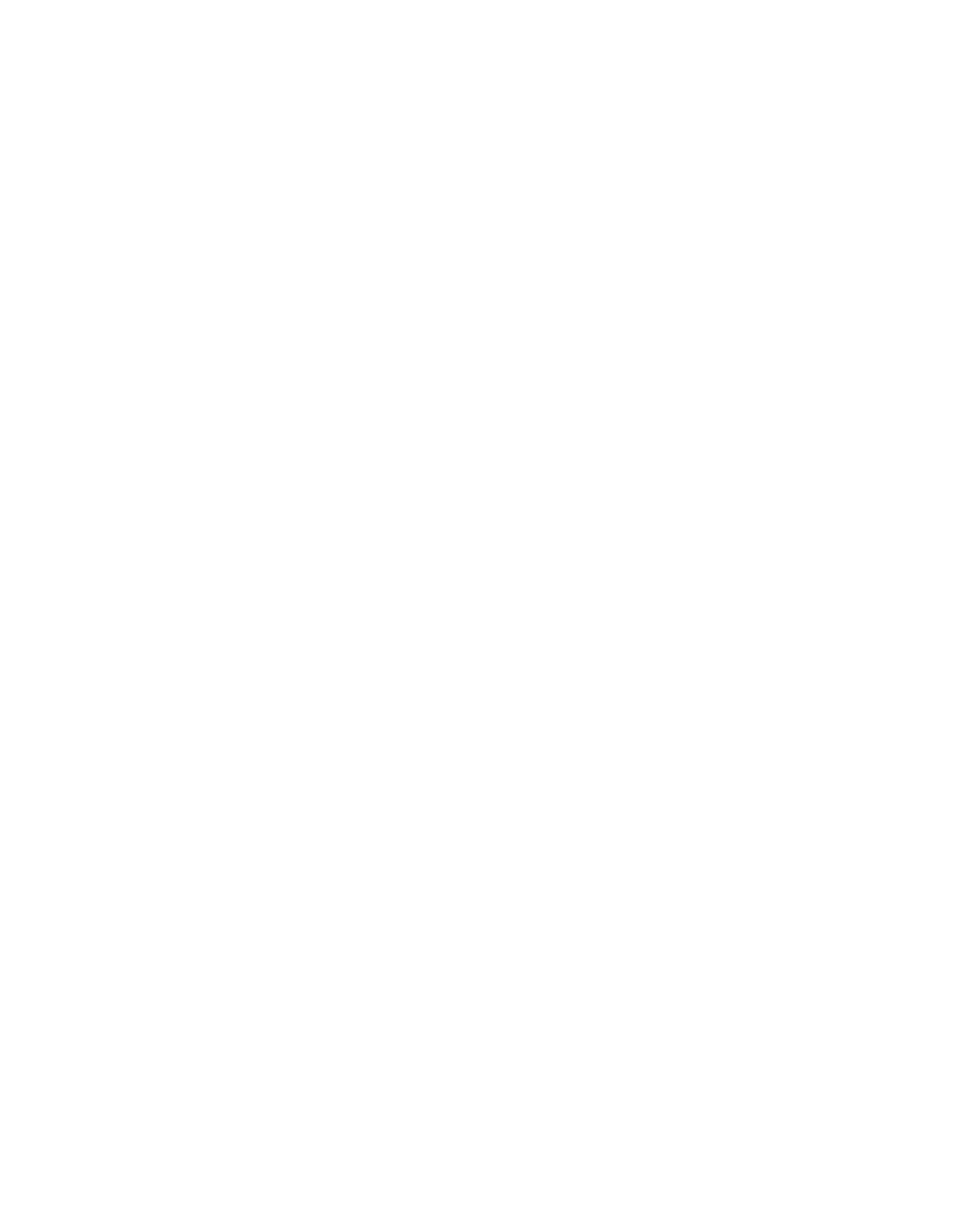#### **Table of Contents**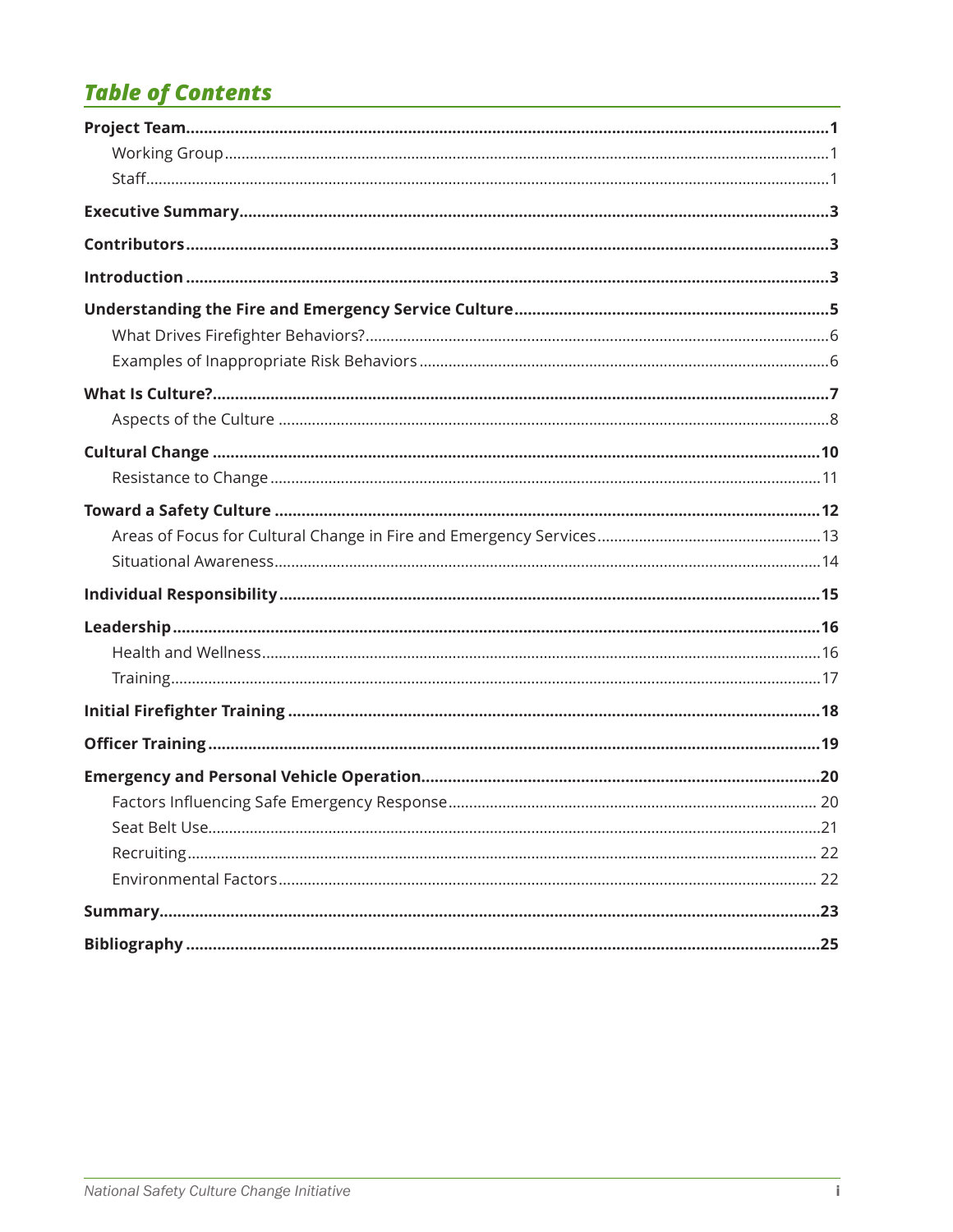*This page intentionally left blank.*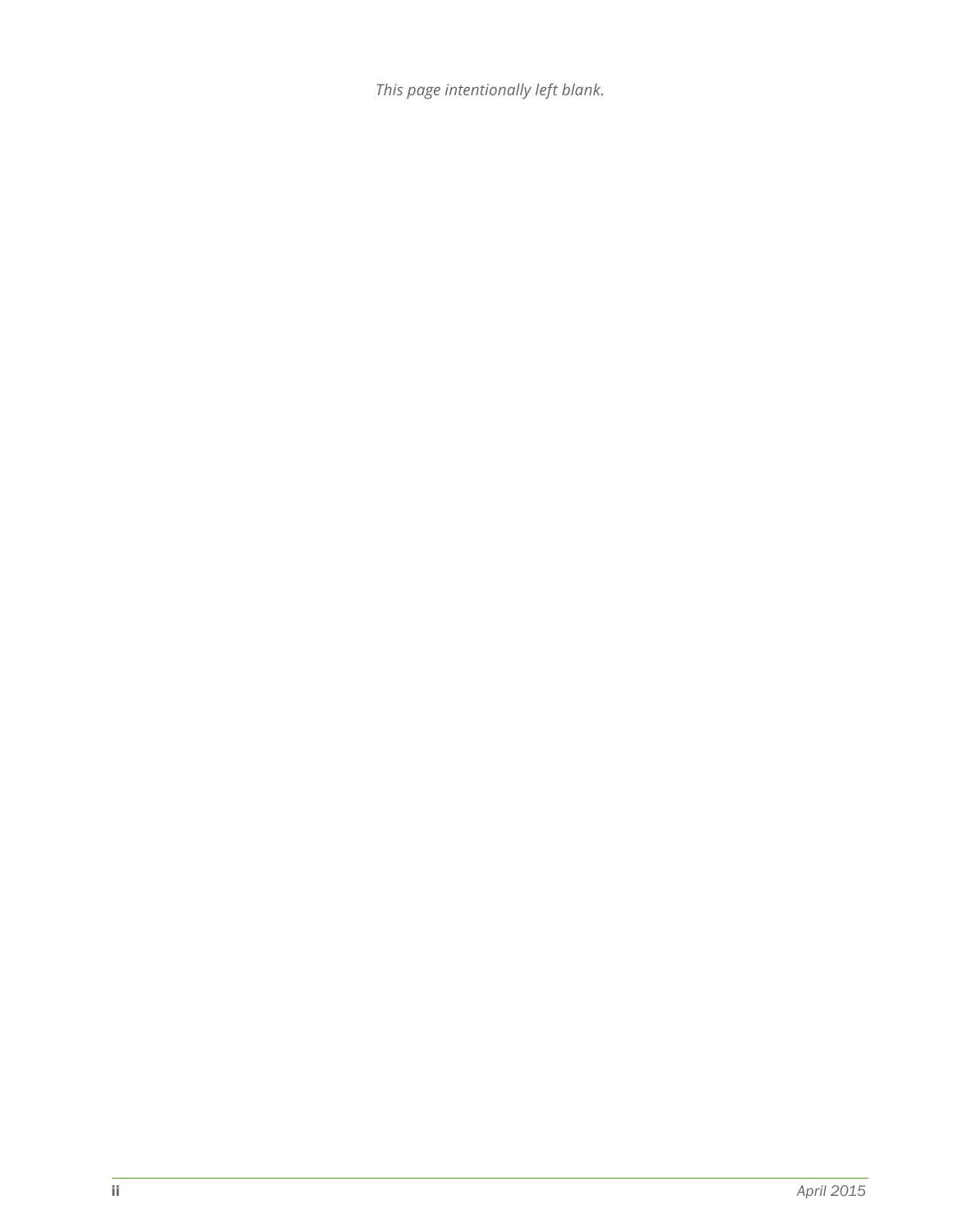#### *Project Team*

#### **Working Group**

Cumberland Valley Volunteer Firemen's Association (CVVFA) — Jim Watson

International Association of Fire Chiefs (IAFC) Safety, Health and Survival (SHS) Section — I. David Daniels

International Association of Fire Fighters (IAFF) — Patrick Morrison

National Fallen Firefighters Foundation (NFFF) — Victor Stagnaro

National Fire Protection Association (NFPA) — John Caufield

National Institute for Occupational Safety and Health (NIOSH) — Murrey Loflin

#### **Staff**

Facilitator — Courtney Bulger

Project Manager — Vicki Lee

Project Manager — Melissa Hebert

National Volunteer Fire Council (NVFC) — Sarah Lee

North American Fire Training Directors (NAFTD) — Eriks Gabliks

NAFTD/University of Illinois Fire Service Institute — Brian R. Brauer

U.S. Fire Administration (USFA) — Bill Troup, Project Officer

USFA — Brad Pabody

USFA — Burt Clark, Ed.D.

Johns Hopkins Bloomberg School of Public Health — Keshia M. Pollack, Ph.D., M.P.H.

Technical Writer — William Stipp

IAFC National Programs — John Woulfe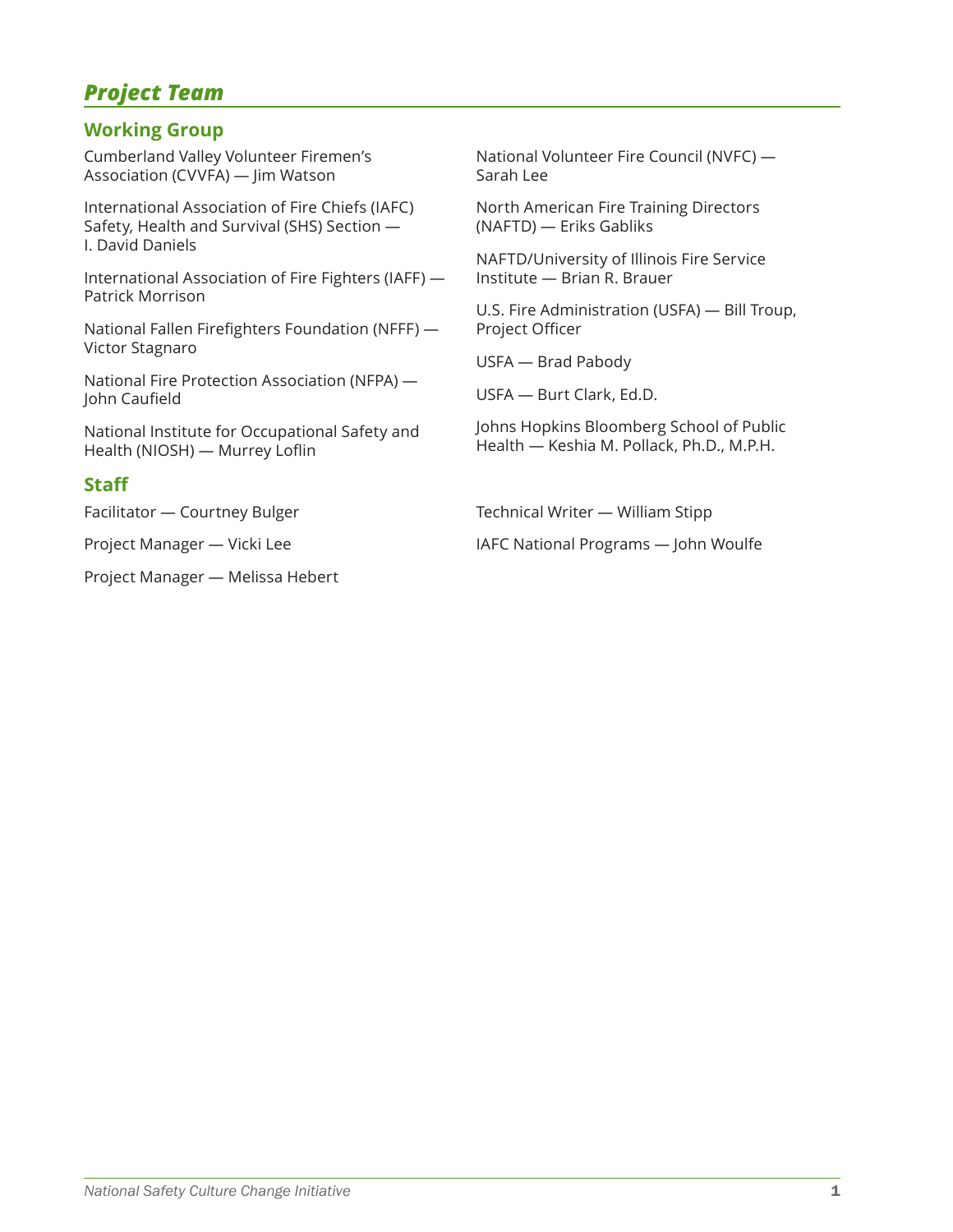*This page intentionally left blank.*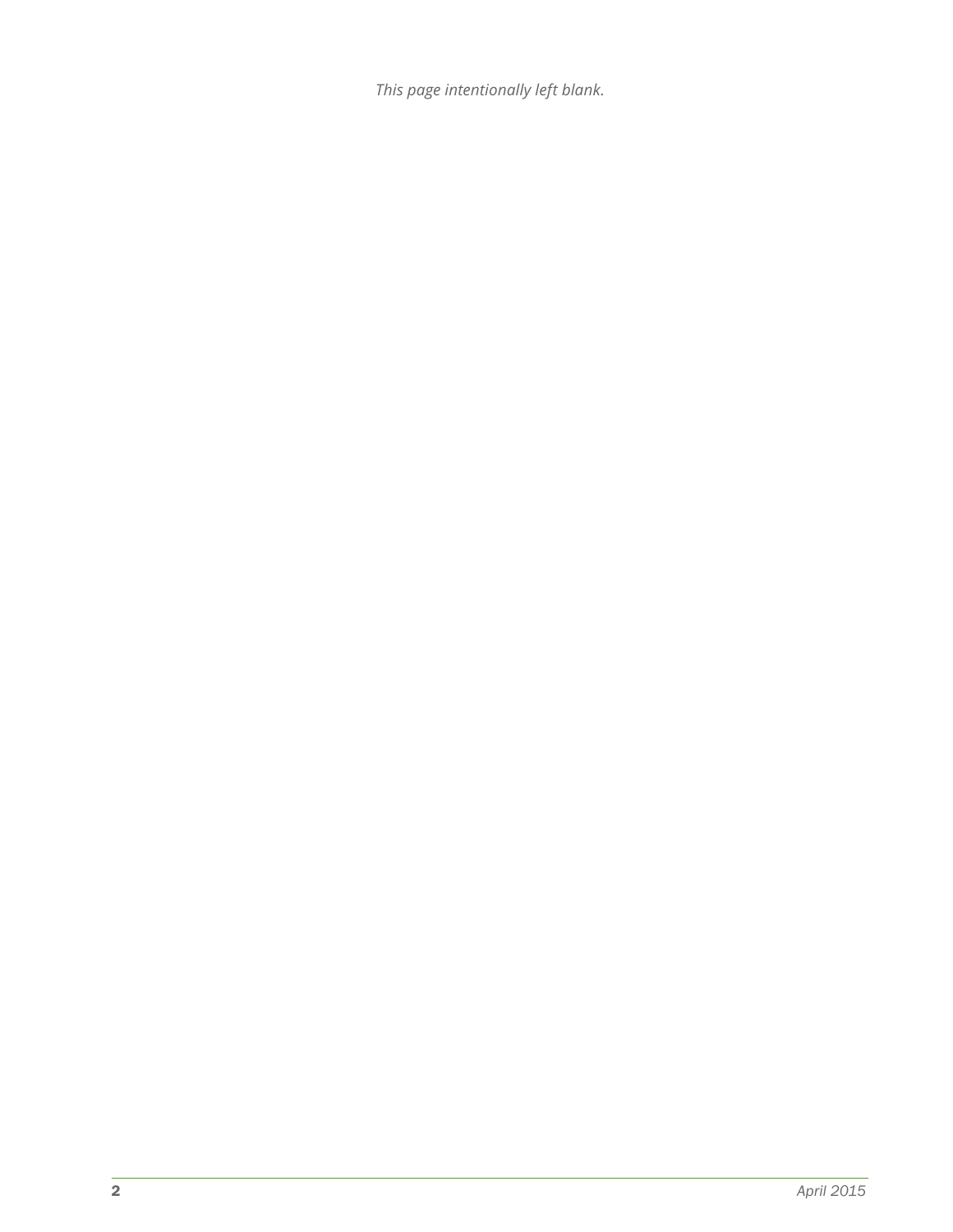#### *Executive Summary*

Controlling and extinguishing hostile fire comes at a great cost to human life and secondarily at great financial expense. Despite improvements in personal protective equipment (PPE), apparatus safety devices, more availability of training, greater emphasis on firefighter health and wellness, and decreases in the number of fires and dollar loss due to fires, the rate of on-duty firefighter death and injury has remained relatively unchanged in the past four decades. The National Safety Culture Change Initiative (NSCCI) project is

#### *Contributors*

The organizations and individuals who contributed to this paper were selected as a representative cross section of the fire service. The intent was to capture both the breadth of the fire service, encompassing the different delivery models of emergency response, and the depth of the fire service by including groups that had agendas a joint partnership of the U.S. Fire Administration (USFA) and the International Association of Fire Chiefs (IAFC) aimed at identifying both positive and negative culture and climate found in the American fire and emergency service community. NSCCI, through this study and its website, www. ffsafetyculture.org, and other project efforts, will identify adverse behaviors and recommend changes to both culture and climate for occupational safety and health within the fire and emergency service.

to look at the specific needs of the fire service. Additionally, the individual experiences of those connected to the creation of this paper, both within and outside of the fire service, provided a rich backdrop for discussion and comment of diverse viewpoints throughout the development of the paper.

#### *Introduction*

The National Fallen Firefighters Foundation (NFFF) has asserted that the culture of the fire and emergency service is a major contributor to the fatal trend in firefighter health and safety (Siarnicki, 2010). This culture has not been concisely defined, but literature suggests both that it exists as a stand-alone concept and that it has unique characteristics that are uncommon to nonuniformed professions. Soeters, a leading scholar in the organizational culture of military and emergency service units, states that the peculiarities of organizations, such as the fire and Emergency Service, "justify the special attention of researchers to the culture and identity of these … organizations" (Soeters, 2000, p. 466). An understanding of the culture can be used to develop safer practices to reduce the number of firefighters killed and injured each year.

This effort is directly related to three of NFFF's 16 Firefighter Life Safety Initiatives (FLSIs). FLSI 1, which states: **Define and advocate the need for a cultural change within the fire service relating to safety; incorporating leadership, management, supervision, accountability, and personal responsibility** (NFFF, 2011), is an overarching initiative, acknowledging that the organizational culture of the fire service must undergo a change to accept the other 15 recommendations. Without understanding the culture within a fire and emergency service organization, it is likely that changes called for in the other 15 initiatives cannot be successfully implemented or sustained.

Initiatives 2 and 6 are also very relevant to this project. Since 50 percent of line-of-duty deaths (LODDs) are attributed to cardiovascular events and one-third of these deaths are in people with known cardiac histories, health and safety of agency members is a controllable risk factor (NFFF, 2011, p. 13). Initiative 6 encourages implementation of and adherence to existing medical and fitness standards, while Initiative 2 focuses on empowerment of all members of a department to be involved and engaged with departmental health and safety while around the station, while responding to and returning from calls for service, and while operating at emergency scenes.

The initial research phase of this study was directed toward clearly identifying and defining the problem. There is widespread acceptance of the presumption that behavioral issues contribute to both firefighter injuries and LODDs and that some type of cultural change is needed to alter the perceptions of acceptable and unacceptable risks. The objective of the research effort is to narrow the focus to identify the particular behaviors that need to be addressed.

The NSCCI project is aimed at identifying the aspects of fire and emergency service culture that contribute to preventable occupational illnesses, injuries and fatalities and subsequently changing those cultural norms that either promote or tolerate excessive risk behaviors. The Project Team developed this document based on the perspec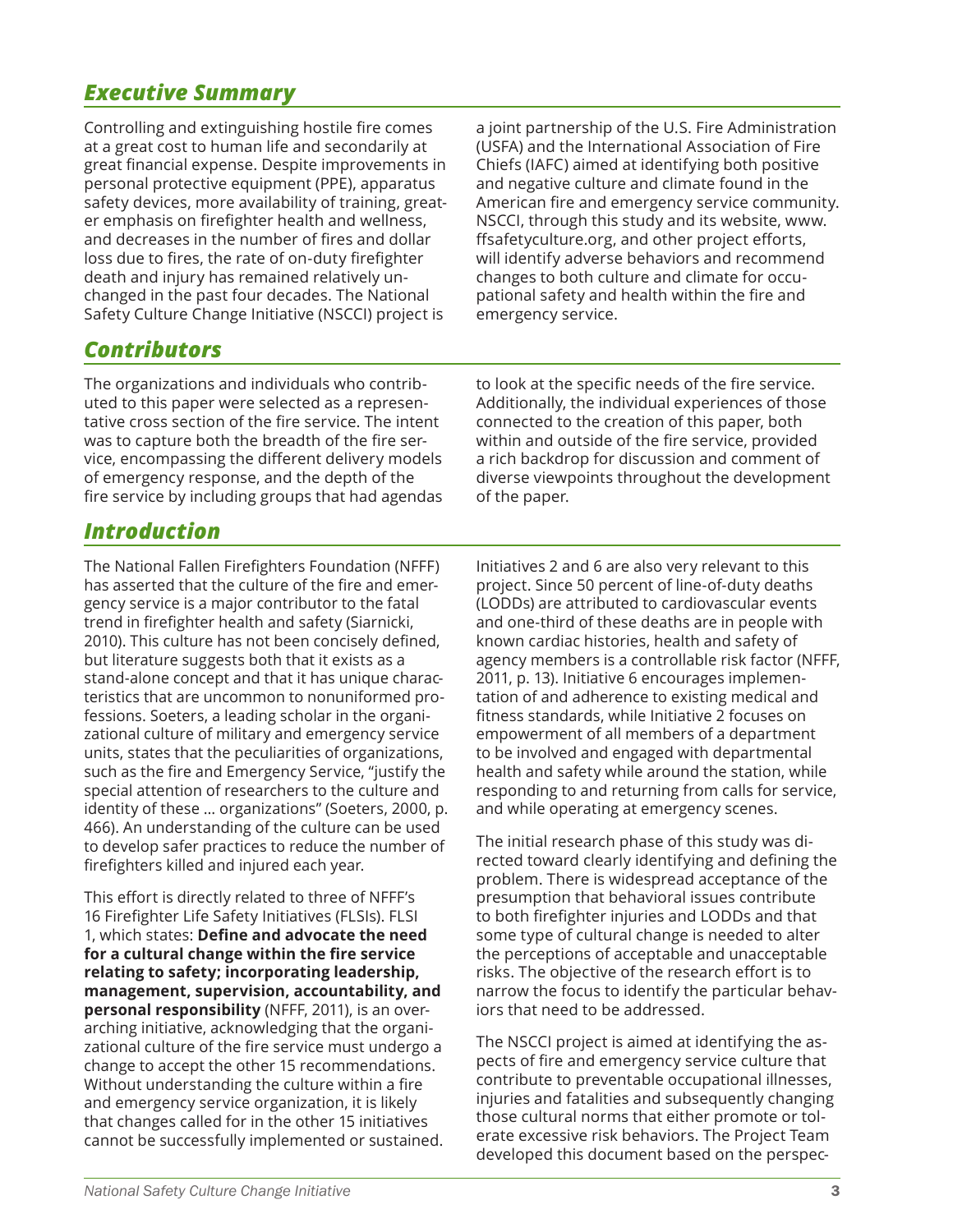tive that the expansion of a more appropriate safety culture should not be seen as a challenge to the overall fire service nor contrary to the mission of saving lives and protecting property. This document focuses on integrating safety into the fire service culture without diminishing any of its existing positive aspects.

It should be mentioned that understanding fire and emergency service culture as it relates to fire prevention activities is also important, although this project does not include that perspective.

Throughout this paper, the term fire and emergency service is used to broadly capture any type of emergency response organization that responds to fires or other crises that erupt in

communities throughout the U.S. An effort was made to be inclusive of nonfirefighting areas, but there is little literature available that looks broadly at emergency services that are not directly engaged in firefighting. However, a study produced under a cooperative agreement between the National Highway Traffic Safety Administration (NHTSA), with support from the Health Resources and Services Administration's (HRSA's) Emergency Medical Services for Children (EMSC) program, and the American College of Emergency Physicians (ACEP) looks specifically at an "EMS Culture of Safety" and can be accessed at http://www.emscultureofsafety.org/wp-content/ uploads/2013/10/Strategy-for-a-National-EMS-Culture-of-Safety-10-03-13.pdf.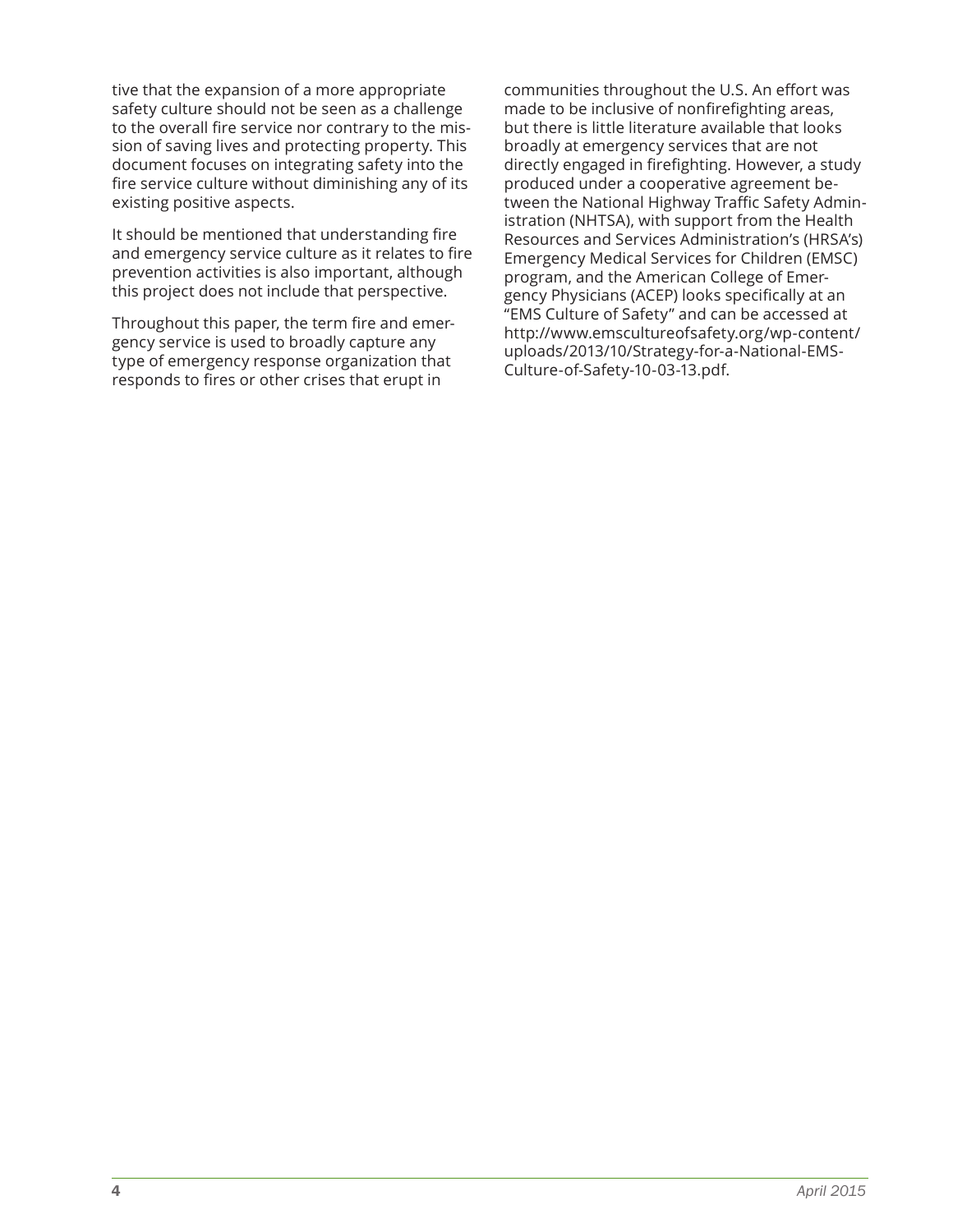

Photo by Ron Moore, Courtesy of Cornbelt (Illinois) Fire Protection District

#### *Understanding the Fire and Emergency Service Culture*

From the origins of an organized fire and emergency service in the U.S. through the early 1970s, very little attention was directed toward firefighter safety (Granito, 2003); the inherent risk factors of firefighting and emergency operations were recognized and simply accepted as unavoidable occupational hazards. Generations of firefighters were subjected to extreme risks, in most cases because their mission was considered essential and there were few alternatives available to them. The image of the firefighter, which is the foundation of the fire and emergency service culture, was built around selfless heroism — the firefighter is always ready to face any risk and, if necessary, to make the supreme sacrifice in order to save lives and property.

Serious efforts to address firefighter safety began during the 1970s and expanded significantly through the 1980s and 1990s, coinciding in part with major advances in protective clothing and equipment, as well as the development of more effective tools and procedures that allowed for fire suppression operations to be conducted with better calculated risks to the firefighter. During that time period, operational procedures began to incorporate firefighter health and safety as primary objectives, on a par with saving civilian lives and as a higher priority than saving property (Linke, 2008). National Fire Protection Association (NFPA) 1500, *Standard on Fire Department Occupational Safety and Health Program* was published in 1987 as the first consensus standard to address occupational safety and health for organizations delivering emergency services.

The NSCCI project is directed toward this particular aspect of the effort to further reduce LODDs, as well as decreasing occupational injuries and illnesses within the fire and emergency service. It is intended to identify and examine the factors that cause or influence firefighters to make decisions and engage in actions that involve unnecessary and avoidable risks, which often places their own lives, and potentially the lives of their fellow firefighters, in danger when there are less dangerous options available. Expressing the concept in terms of risk management, this would refer to situations where the potential gain is out of balance with the potential loss.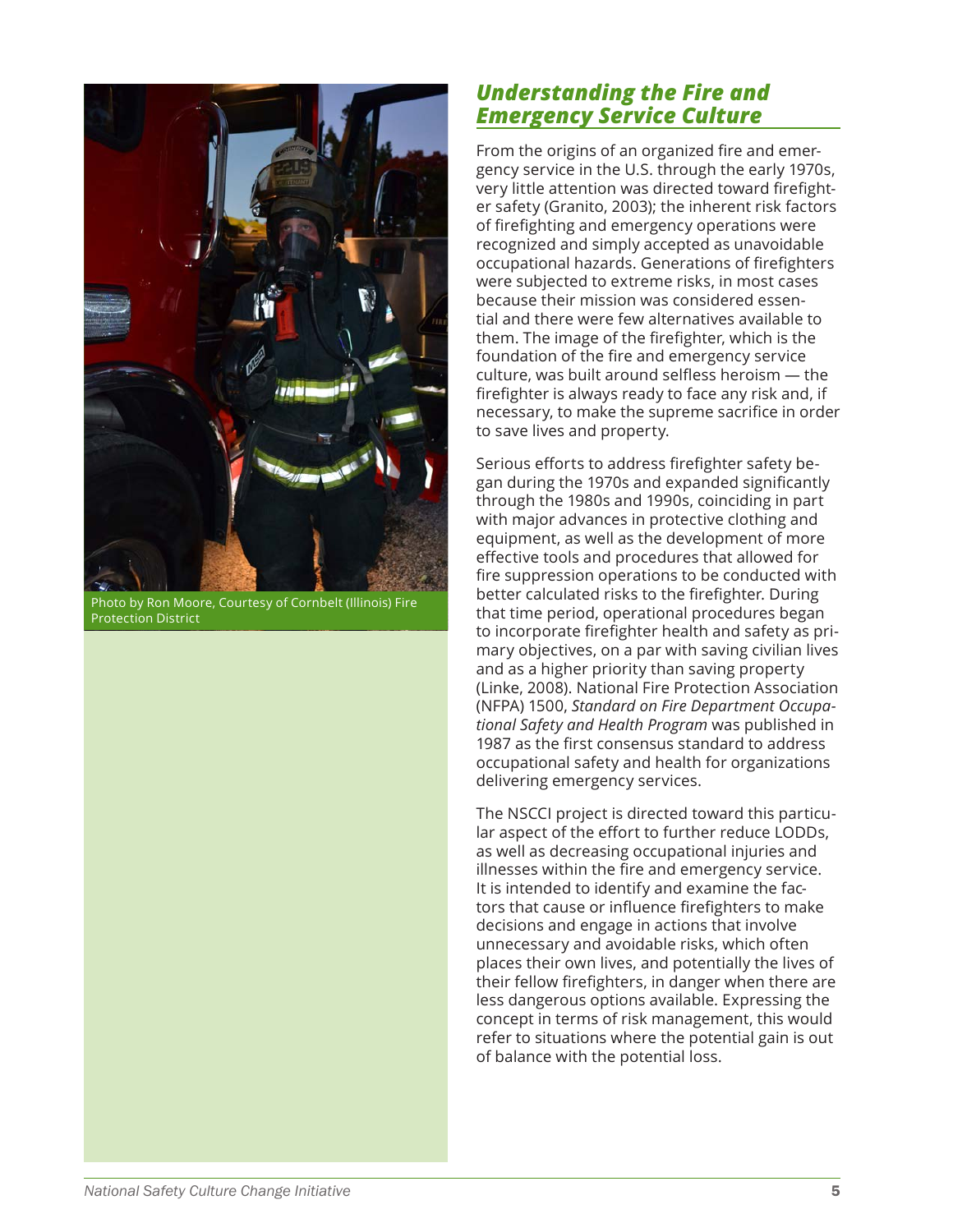This paper and its proposed strategies for reducing risk-taking behaviors in the fire and emergency service are based on a literature review, focused discussions, and the experiences and collective knowledge of members of the Project Team and reviewers.

#### **What Drives Firefighter Behaviors?**

U.S. society as a whole may contribute to the risk behaviors that are demonstrated within the fire service. Communities expect an urgent and timely response to emergencies and disasters with fully trained individuals arriving on adequately staffed apparatus. However, public knowledge of the complexities and challenges of building, maintaining and delivering such service capabilities is often transparent or invisible to those funding the services until the system fails to meet public expectations. Some fire and emergency service organizations do not have the resources to implement advanced training programs or provide training beyond that which is minimally required for each position.

Firefighters who are questioned in relation to their high-risk behaviors often refer to either public or organizational expectations of selfless heroism. Such perceptions are consistent with the popular image of the firefighter as a daring individual who is willing to risk life and limb to save the life of a total stranger and who is lauded for doing so.

Those with a traditional outlook often express disagreement with the emphasis that has been directed toward "acceptable risks" and "rules of engagement," claiming that they promote nonaggressive and ineffective operations. The opposing viewpoint asserts that there are times when it is appropriate to be boldly aggressive and times to be intelligently cautious. The focus of this paper is to seek out areas where the level of safety in the provision of a fire and emergency service organization can be improved without diluting or lessening the critical mission of service delivery.

#### **Examples of Inappropriate Risk Behaviors**

Firefighters are routinely called upon to deal with situations that involve risks that could result in their death or injury or contribute to an occupational illness or disability. Several of these risk factors are inherent to the nature of the work that firefighters perform; however, the level of exposure to those risks varies depending on decisions that are made and actions that are taken — or not taken — when faced with a particular situation and set of circumstances. A general risk management philosophy in the fire service is risk

a lot to save a lot, risk a little to save a little, and risk nothing to save nothing (Linke, 2008).

Most of the discussion of risk exposure is written in the context of structural firefighting, where the concepts of offensive versus defensive strategy are easily defined. Offensive strategy places firefighters in close contact with the fire, inside the burning building, and involves a certain level of inherent risk. Defensive strategy keeps firefighters outside, in what should be safe exterior locations, to minimize risk. This concept requires some extrapolation to be applied to other emergency responses and scenes.

While the Incident Commander's (IC's) decisions establish a theoretical level of acceptable risk that applies to every individual involved in an incident, at times, individual firefighters knowingly or unknowingly expose themselves to higher levels of risk than the IC has deemed acceptable. This is a particular problem when individual perceptions of acceptable risk are different from the IC's perceptions.

Fire and emergency service organizations should concentrate on implementing and demonstrating an effective and measurable model of firefighter training. This model supports and emphasizes the behaviors learned during initial firefighter training (recruit training) and continuously builds upon those experiences to build advanced skill sets throughout their service as a firefighter/EMS provider. This training should subscribe to the philosophy that health and safety are the capstone of any model. The focus areas of risk behavior modification are education, training, health and wellness.

With regard to vehicle operations for both personally owned and agency-owned vehicles, fire and emergency service organizations should concentrate on implementing and demonstrating an effective and measurable model of driver/operator training that advances skill sets throughout tenure as a firefighter, ensures quality, and provides for driver/operator accountability. The focus areas of risk behavior modification are driver capability, quality assurance and accountability.

Fire and emergency service organizations must also focus on moving toward compliance with national standards for health and wellness, fitness for duty, and emergency scene rehabilitation.

In each of these cases, scenarios can present themselves where emergency responders act without a full understanding of the potential scope and fallout from their actions, leading to illness, injury or death that is out of alignment with the potential value of the chosen action.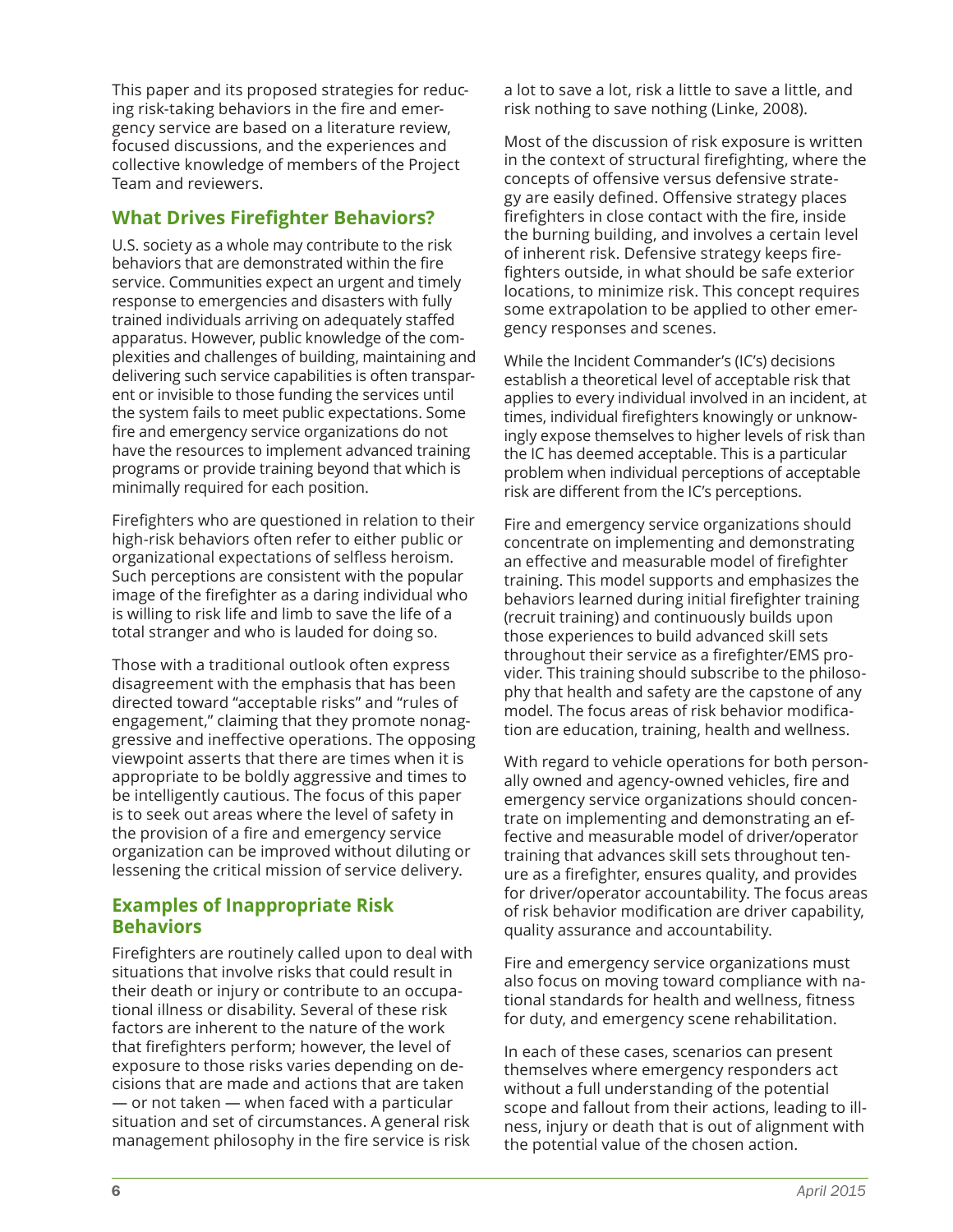#### *What Is Culture?*

To change the undesirable components of fire and emergency service culture, one must first understand the broad construct of culture and then apply this framework within the fire and emergency service. Schein describes the culture of a group as the "basic, shared, assumptions" learned by a group as it solves problems (2004, p. 17). He indicates that when this problem-solving is successful, the methods are taught to new members as correct solutions to the problems (Schein, 2004). Hofstede refers to these methods and assumptions as the "collective programming of the mind" (2001, p. 1). Kluckhorn similarly defines culture as "patterned ways of thinking," based upon traditional and historical ideas (1951, p. 86). All three of these definitions identify culture as a process that occurs in the individual, based upon learned behaviors that are influenced by a group and the group's history.

Culture is reflected in a group's internal characteristics, its character, and its daily existence (Goodman, Zammuto, & Gifford, 2001). It is influenced by organizational history, policies, uniforming, facilities, vocabulary, leadership and management within an organization (Compton, 2003). Uniformed professions, such as police departments, fire and emergency service organizations, and military units, have such unique cultures unto themselves that they have characteristics, such as a sense of duty and allegiance, that are not found in such a strong degree in other professions.

"Culture can be difficult to substantively define, but culture truly describes how things are done in the [fire and emergency service] organization" (Compton, 2003, p. 24). This comment may allude to how entwined the culture of the fire and emergency service organization is with all aspects of the operations and delivery of services. The culture impacts how the firefighters interact with each other, from where a firefighter or officer sits at the dinner table, which seat they can occupy in the TV room and when they may sit down, where they sit on emergency apparatus and what their roles at emergency scenes will be, to how they may interact with other members of the company. While these rituals and values have some commonality across the different fire and emergency service organization types and sizes throughout the U.S., it would be both inaccurate and irresponsible to assume that these traits and values are reflected identically in all fire and emergency service organizations. However, since the fire and emergency service functions as individual organizations within the framework of a larger organizational culture, there should be some common themes and values that are present throughout most fire and emergency service organizations.

Uniformed organizations, such as fire and emergency service organizations, represent "specific occupational cultures that are relatively isolated from society" (Soeters, 2000, p. 465). Archer (1999) supports this with his assertion that the fire and emergency service is "characterized by its strong culture," which includes the use of a uniform, hierarchical command structure, promotion solely from within the existing ranks, and long-standing traditions (p. 94). Fire and emergency service organizations further differ from other organizations/ businesses in that they are exposed to uncommon levels of danger, work unusual or shift schedules, require a great deal of physical and mental stamina from their members, and can recall staff and cancel their prescheduled leave due to emergencies or staffing shortages (Soeters, 2000).

This culture of the fire and emergency service has evolved through a complex process of group learning (Thompson & Bono, 1993). This group learning occurs during training, emergency responses, downtime around the fire station, and informal activities, such as cookouts, meals at the department, storytelling, and watching TV. In some cases, in the fire and emergency service, methods espoused as solutions may be incorrect, but they are perpetuated because they are viewed as traditions (Gasaway, 2005). Pessemier supports this in his 2008 discussion of improving fire and emergency service organization safety by stating:

"Normalization of unsafe practices can also occur as a result of the fact that other individuals take the same [incorrect or unsafe] actions. If, in general, nothing bad happens as a result of unsafe practices, and if everyone else in the organization participates in the same practices, then these practices become part of the normal and accepted way of accomplishing tasks. As a result, Fire and Emergency services organization history and traditions can create a culture that is difficult to change" (2008b, p. 3).

In June of 2007, nine firefighters from Charleston, South Carolina, were killed in a fire in a large furniture store. The analysis of operations of the Charleston Fire and Emergency Services organization revealed that, among many factors, "The culture of the Charleston Fire Department promoted aggressive offensive tactics that exposed firefight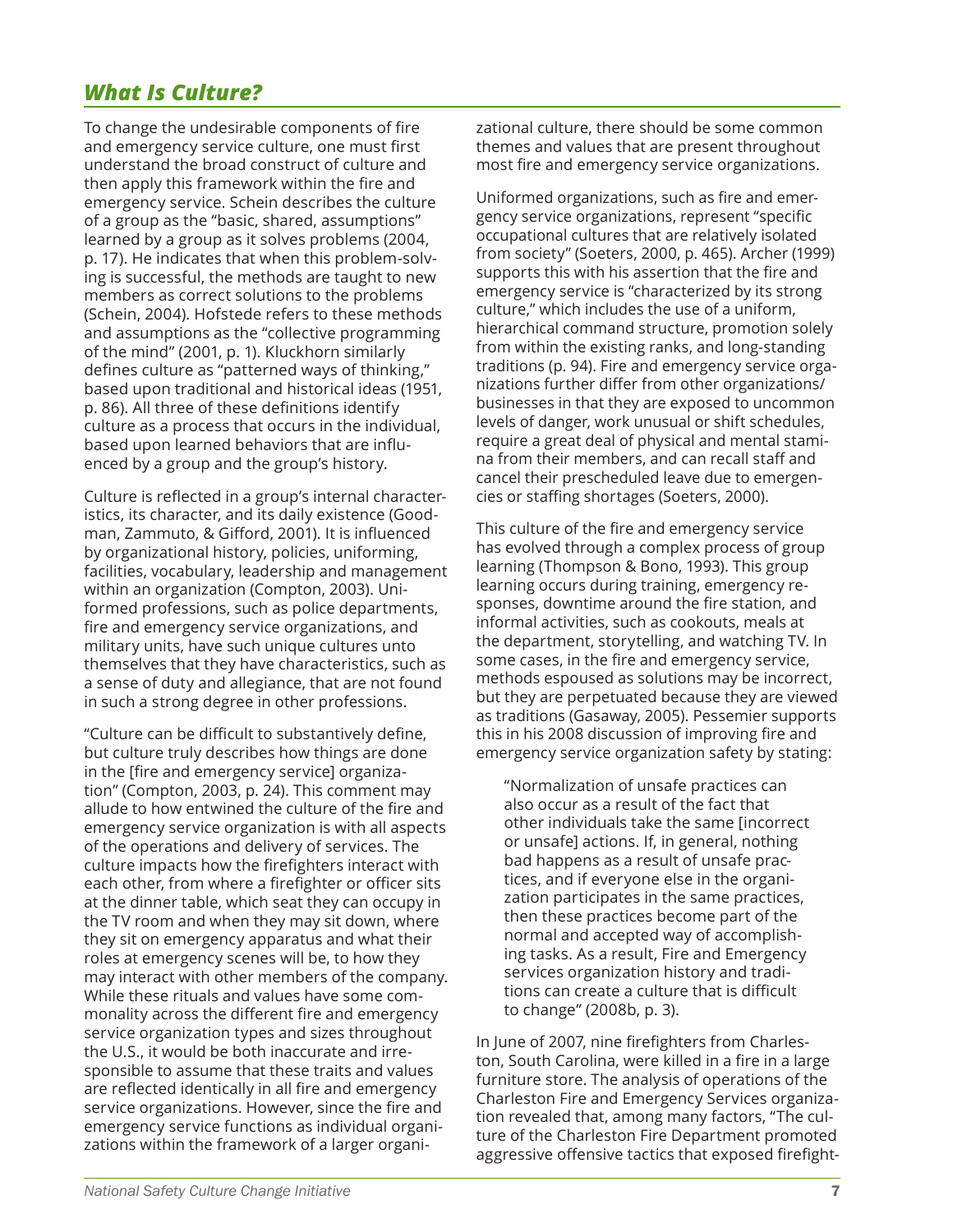ers to excessive and avoidable risks and failed to apply basic firefighter safety practices." As a result, in the initial report on changes that need to be accomplished in the department to prevent a reoccurrence of a similar tragedy, one of the highest priority items is a change to the department's "Culture and Leadership" (Routley, 2007).

In addition to the number of fatalities, it is important to consider the number of on-the-job injuries that firefighting contributes to annually. NFPA reports that in 2012, there were 69,400 job-related injuries. Peterson identifies over 95,000 injuries per year (2010), and Houdous, Pizatella, Braddee and Castillo support this with a calculation of 90,000 injuries per year, with an increasing rate of injury in the fire and emergency service (2004). Brennan (2011) extracted from NFPA the number of on-scene emergency injuries to be 32,205 in 2009 and compared these to the number of members of the U.S. military who were wounded in combat. In the period from October 2001 through August 2008, there were 30,568 U.S. service members wounded in action — less than the number of firefighters injured in the single year 2009 (Brennan, 2011). It should be mentioned here that the likelihood of all on-the-job injuries and related illnesses being reported consistently is suspect and that the numbers are probably higher.

#### **Aspects of the Culture**

Being service-focused, having a strong identity and role in the community, and being willing to accept risk are all positive traits when they exist in an environment that is safety-focused (Compton, 2003).

Before discussing some of the negative traits that have been documented about the culture of the American fire and emergency service community, one must remember that no culture is all good or all bad. Traits offered in this paper are to further the point that a change is necessary, so more of the negative traits are elucidated. Additionally, there are more examples in the peer-reviewed literature of the failures of the culture, as these events tend to receive more attention than the daily successes and examples of positive action. According to Brunacini, the original firefighters in colonial America in 1740 were selected to protect their community based on their ability to do three things: (1) They had to be **fast**, to get to emergencies in a minimum amount of time; (2) they had to be willing to take great personal risks to get **close** to the fire; and (3) they had to be able to put water on the fire, to get the fire **wet** to extinguish it (1998). Brunacini identifies these

three traits as the core tenet of even the modern firefighter's culture, even though actions should be more measured and risks should be better assessed in this modern age. Firefighters should operate in full protective clothing and within an accountability system in the performance of their duties (1998). Having a fire and emergency service that embraces the notion of "fast/close/wet" may misalign with the goal of operating safely. Clark furthered Brunacini's message by adding that if firefighters continue to ascribe to fast/close/wet as the way to respond to fire emergencies, the inevitable result is risk, injury and death (2011).

Firefighter fatalities are closely linked to unsafe practices and a fire and emergency service culture that is not fully committed to safety (Cross, 2010). This lack of commitment to safety is not a new problem in the fire and emergency service. In 1973, the National Commission on Fire Prevention and Control published the landmark study "America Burning." This initial look at the fire problem in the U.S. revealed that 6,200 people, including firefighters, died annually as a result of hostile fire (Bland, 1973). Additionally, over 100,000 injuries were reported annually, with a dollar loss of over \$10 billion (in 1973 dollars) (Bland). The report estimated a nationwide rate of 300 fires per hour, which translates to over 2.7 million fires annually. In 2007, there were less than 1.6 million fires in the U.S., leading to 3,430 fire deaths and a property loss of \$14.6 billion (Federal Emergency Management Agency (FEMA), 2008). This represents a 44 percent reduction in the number of civilian deaths from fire, and a 40 percent reduction in the number of fires overall. During that same time period, there was no reduction in the number of firefighters who died in the performance of their duties.

In 2011, Kunadharaju, Smith and DeJoy conducted an analysis of 189 National Institute for Occupational Safety and Health firefighter fatality reports for the time period 2004-2009. They found that there were four higher-order causes of firefighter death and injury: insufficient resources, inadequate preparation, insufficient incident command structure, and suboptimal personnel readiness (Kunadharaju, Smith & DeJoy). They concluded that these four higher-order causes "may actually be tapping the basic culture of firefighting … the job must get done, get done as quickly as possible, and with whatever resources are available" (p. 179). They also advocated for additional research in the area of defining the culture of the fire and emergency service.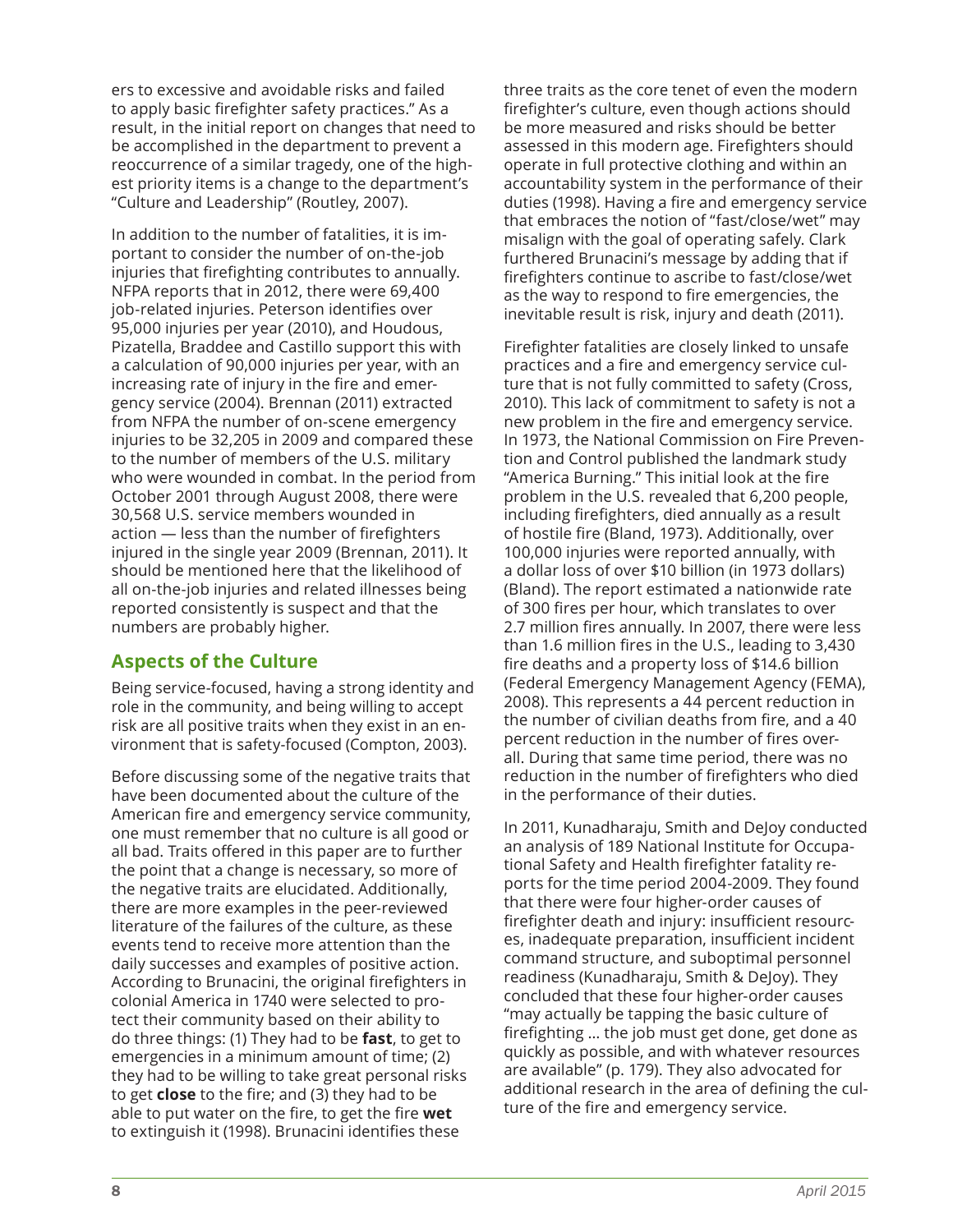As has been shown for other occupational safety problems, the true root causes of many firefighter fatalities may be traceable back to basic cultural attributes (Pidgeon & O'Leary, 2000). The focus on culture as a factor in firefighter fatalities is not new, with IAFC, NFFF and the International Association of Fire Fighters being three high-profile organizations identifying culture as a critical area for change within the fire and emergency service. Various task forces and panels have called for culture change within firefighting organizations. What is new here is an initial attempt to probe for cultural symptoms using a very important and valuable data source: firefighter fatality investigations. Although the conclusions presented in the present research are not in any way definitive or final, they do highlight the importance of cultural factors in firefighter line-of-duty fatalities and suggest some specific factors that should be examined in future research.

David Archer concurs with this description of the fire and emergency service culture, and elaborates on what he calls the discipline code, which "is highly prescriptive, promotes … from within the organization only … has long standing traditions, and is predominantly white-male dominated" (1999, p. 1). He further discusses that this system is perpetuated through the cultural processes that individuals are introduced to when they go through the paramilitary-style initial training.

Baigent identified five key areas of culture that are common in interactions between firefighters (2001, p. 7):

- 1. Ostracizing anyone different.
- 2. Ostracizing anyone who doesn't conform.
- 3. Bullying and threatening anyone who resists the dominant group.
- 4. Excluding outsiders from fire station life.
- 5. Frequent joking as an instrument to continue bullying.

Brunacini's description of the treatment of new firefighters who don't follow the direction of the older firefighters is consistent with Baigent's criteria.

Lewis, a scholar studying issues of gender and racial inequity in firefighter selection and training, juxtaposes the image of firefighters as heroes against the culture of firefighting: "Firefighters around the world are heroes in the hearts and minds of the public. ... However, research into the culture of firefighting worldwide has also shown disturbing and quite 'uniform' characteristics have been normalized by many under the guise of tradition" (2004).

Phillip Schaenman conducted a study of over 1,000 firefighters' attitudes and perceptions regarding safety in the wildland firefighting environment. Respondents described the culture as being one "of hardship, adventure, close friendships, and commitment; experience over rank … enjoys stories of conquest and danger," and pride at how different a wildland firefighter's life is from the rest of society (1996, p. 193). One respondent described the culture as one with "long traditions" (p. 196). These varied descriptions of aspects of the culture make up the tightly woven fabric of the American fire and emergency service community that bears closer investigation and analysis. Organizational cultures such as this are more complicated and have a greater impact on decision-making than insiders to the culture typically realize (Vaughan, 1997). Organizational values within the fire and emergency service are the "shared standards and core beliefs that guide decisions and actions within" the fire and emergency service (Cochran, 2006, p. 454).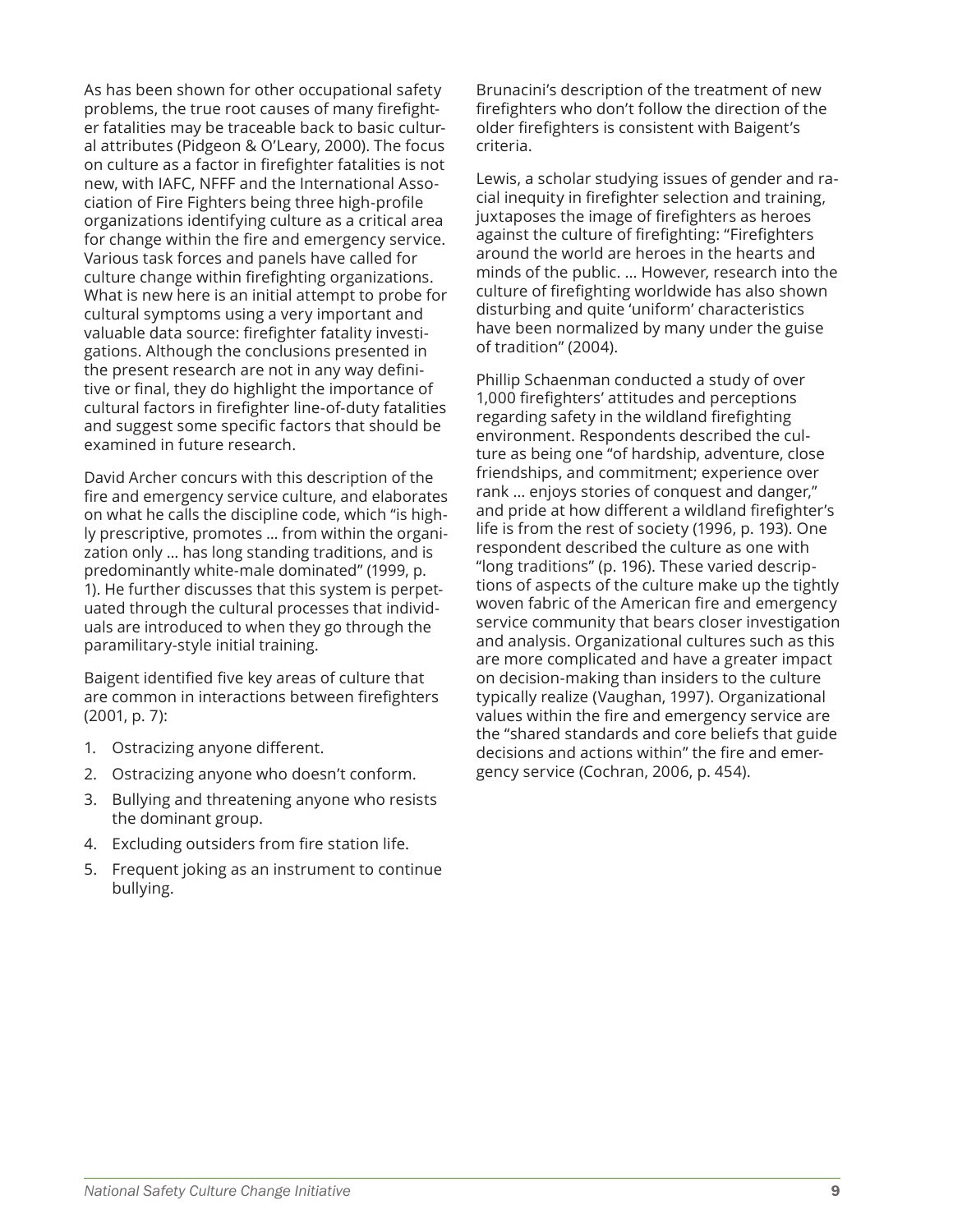#### *Cultural Change*

It is evident that many interrelated factors must be addressed in order to produce a significant change in outcomes in terms of reducing line-ofduty injuries and deaths and improving overall firefighter safety and health. The existing fire and emergency service culture, as it relates to occupational safety and health, was identified as both a cause and an effect of the current situation. A cultural change would set the stage for many incremental changes that would produce the desired positive impact.

Cultural researcher Edgar Schein identified the fundamental components of an organizational culture as a system of shared behaviors, values, assumptions and beliefs (2004). He describes these components as a three-layer system:

- Assumptions and beliefs.
- Values.
- Behaviors.

This model begins with a system of shared assumptions and beliefs that provides the foundation for organizational values. Those values, in turn, create expectations for acceptable and unacceptable behaviors. To apply this model to one particular aspect of the fire and emergency service, it could be stated that firefighters tend to attack fires in a manner that is bold and aggressive because their value system provides positive recognition for this type of behavior. These values are based on the belief that the mission of the fire and emergency service is to extinguish every fire as quickly as possible and the assumption that the best way to control a fire is to hit it hard and fast.

All three layers of this model were described by the symposium participants in the discussions that produced the 16 FLSIs. It was noted that unsafe attitudes and behaviors often prevail in spite of the common knowledge that there are less risky alternatives that could result in fewer deaths, injuries and illnesses. In fact, it was noted that efforts to promote health and safety were often met with resistance and scorn, reinforcing the notion that they created conflict with established attitudes, assumptions and values.

The existing system of assumptions and beliefs reinforces particular values:

• Every LODD is automatically labeled as heroic, no matter the circumstances (versus an occupational fatality that is preventable).

- Recommendations to follow standard operating procedures and exercise appropriate caution are described as cowardly.
- The urgency of quickly arriving at the scene of an emergency justifies driving in a manner that endangers the lives of other motorists and pedestrians who may be encountered en route, as well as the responders themselves.

The same sense of urgency:

- Justifies attempting to don protective clothing and equipment en route as opposed to being properly seated and belted in an approved riding position.
- Allows inadequately trained drivers to operate emergency vehicles.
- Allows poorly designed and poorly maintained vehicles to be operated.

The three-layer model suggests that cultural change has to occur progressively, beginning with changes in assumptions and beliefs that gradually bring about changes in the values that are accepted and shared by the individuals within an organization. Changes in the organizational values legitimize and promote changes in behavior. These behaviors need to be reinforced by an ongoing commitment to safety culture at the organizational level and among individual firefighters and their crews. This three-stage process is described as the most natural and effective manner of accomplishing a cultural change.

The application of this approach to the firefighter safety issue suggests that the first priority should be to convince individuals, companies, departments, and society as a whole that the current rates of death and injury are unacceptable and that operating with a higher regard for safety would not compromise the mission of controlling fires and saving lives. The large-scale acceptance of these new assumptions and beliefs would lead to a change in the value system so that being safe would be given equal weight to being effective in controlling fires and saving civilian lives. The new values would encourage firefighters to be more careful and to stop engaging in reckless behaviors that lead to preventable deaths and injuries.

It is also possible to work in the opposite direction, from the top down, although this approach is much more likely to encounter resistance. Every fire chief has the ability to establish rules and regulations that require changes in behavior within his or her own fire and emergency service organi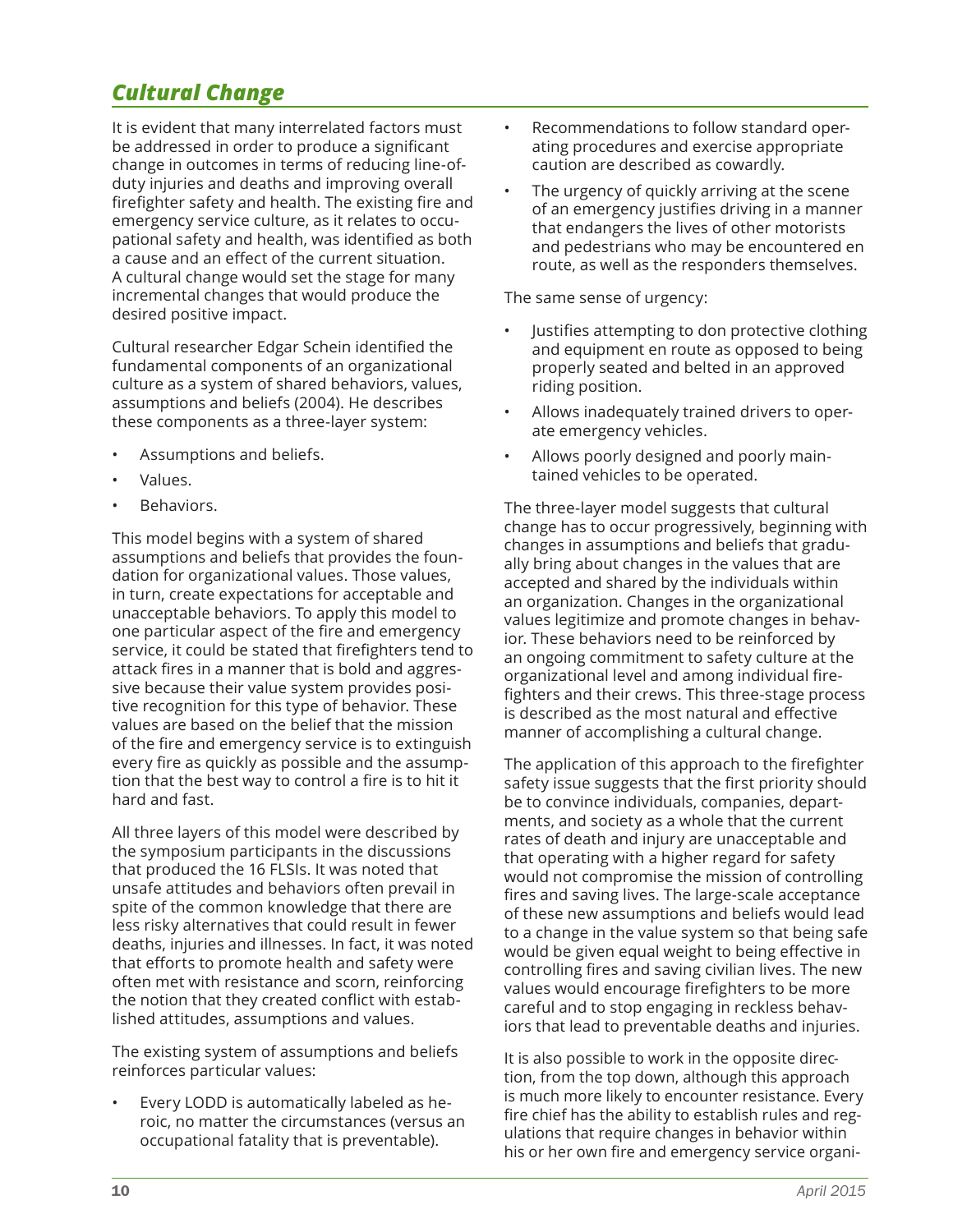zation. For example, the consistent enforcement of a strict policy requiring the use of seat belts in fire apparatus would probably, over a period of time, result in a change of values — at least with regard to seat belt use. Ultimately, the members of the fire and emergency service organization would come to accept and integrate seat belt use as part of their organizational culture.

Members of the fire and emergency service, especially fire chiefs, must align their personal values with the organizational values, and they must model these values (Cochran, 2006). The leader must then ensure alignment of values within the organization in order to ensure a strong work ethic; appropriate treatment of stakeholders; a cooperative atmosphere; teamwork; and high levels of dedication, discipline and commitment (Cochran). Therefore, not having a description of the values or culture makes it difficult, if not impossible, for a leader to initiate organizational change, since there is a limited baseline upon which to center the change interventions.

The difference between the two approaches is that the bottom-up strategy should enable much more comprehensive changes in behavior once the new values become accepted, especially since firefighters would be involved with identifying solutions (and doing so could bolster their buyin). The top-down approach is likely to encounter resistance for every individual change in behavior that is introduced. The large-scale cultural adjustment may eventually be accomplished; however, it is likely to be a slow and lengthy process.

The statement within FLSI 1 that the cultural change must incorporate leadership, management, supervision, accountability and personal responsibility is an expression of the need to

address the process with a unified effort at every level in order to accomplish the objective, working from the bottom up and from the top down. The successful insertion of occupational safety and health into the fire and emergency service value system should support numerous behavioral changes that could lead to a significant reduction in occupational deaths, injuries and illnesses.

#### **Resistance to Change**

Resistance to change, even change initiated internally, is often cited as a significant characteristic of fire and emergency service culture. This factor is often expressed with a mixture of pride and amusement by slogans such as "200 years of tradition unimpeded by progress" (Fire Department of New York (FDNY)).

Resistance to external influences is sometimes described as a particular characteristic of the American fire and emergency service culture. Although it is evident that more and more external influences are demanding compliance and adjustment, particularly in relation to occupational safety and health, there is no question that the fire and emergency service culture strongly resists being told what to do.

These factors underline the point that the type of cultural change that is the target of FLSI 1 will require significant adjustments to some of the values and beliefs that are commonly associated with fire and emergency service culture. This can only be accomplished by convincing firefighters at every level that the change is both desirable and necessary, and that the adjustments may be accommodated without compromising any of the highly valued aspects of fire and emergency service culture.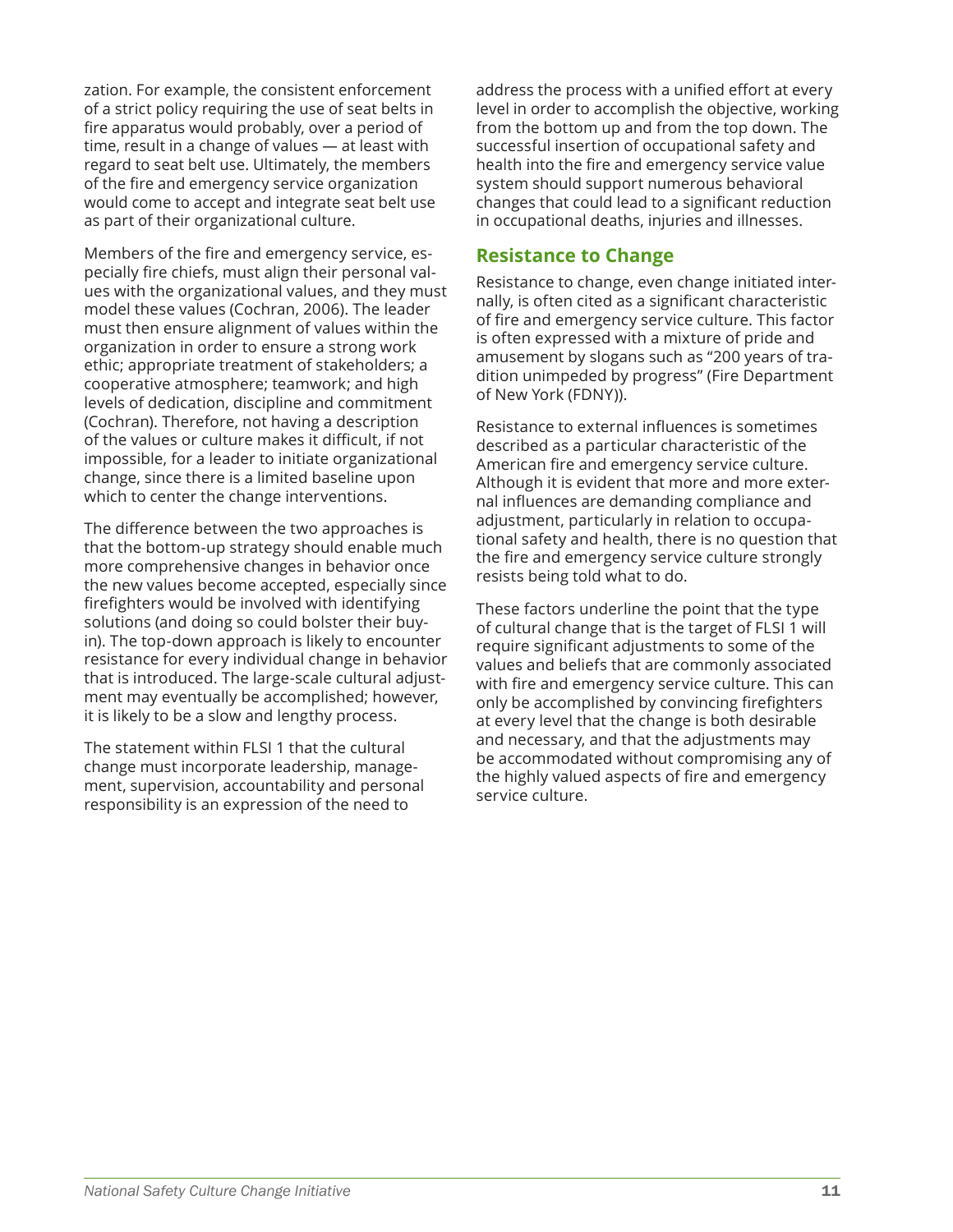#### *Toward a Safety Culture*

The culture of the American fire and emergency service community is a contributing factor to the high incidence of injury and death. Daniels (2005) asserts that until the fire and emergency service is willing to make substantial changes in training, procedures, equipment and recruiting, this fatal trend shall continue. In some cases, the injurious behaviors may have originated as a bad habit that evolved slowly over time into a tradition, slowly injecting a poor practice or dangerous procedure into the fire and emergency service organization over generations (Gasaway, 2005). Firefighters may engage in an unsafe act, thinking it is the correct way to operate or behave because the unsafe act or technique was how they were originally instructed (Gasaway). Storytelling and instruction from an older generation of firefighters to a younger generation of firefighters is a trait of the tightknit culture. This can be advantageous when the information is appropriate and relates to current department operating guidelines and situations, but it can be detrimental when there is no "filter" to ensure that the hand-me-down messages are safe and effective (Schaenman, 1996).

An additional issue cited by Pessemier is that "the U.S. Fire and Emergency Service does not have an institutionalized methodology for managing safety" (2008b, p. 1). He identifies this as a conflict between the organizational mission of the fire and emergency service and the view of safety as completing demands, instead of synergistic values.

Schneider (1973) suggests that cultures should be "for" something, for example "for service" or "for safety." One possible solution to the American fire and emergency service community's dilemma of how to change this culture is to develop an understanding of what it is and then refocus it to be "for" a different value or concept. Slight shifts in the practices within the fire and emergency service are likely to be more successful than large, sudden change (Daniels, 2005b). Schaenman identified that firefighters recognize the importance of safety, but they aren't always sure about how to accomplish an activity safely (1996). Incrementally moving the current values, and therefore the culture of the fire and emergency service, toward a safety culture can provide the framework and strategies for how to address both of these potential issues.

A safety culture reflects the values, norms, assumptions and expectations regarding safety (Mearns, 1999). A company's safety culture is expressed by management's safety practices, which

are reflected in the workplace safety climate (i.e., employees' perceptions, attitudes and beliefs about risk and safety) (Mearns, 1999). A positive safety culture, as part of comprehensive safety improvement interventions, has been shown to influence safety behaviors by maximizing employee motivation and improving safety knowledge, which, in turn, helps to improve employee compliance, thereby resulting in safer behaviors and fewer injuries.

Pessemier (2008a) furthers this notion of moving toward a safety culture in the fire and emergency service. For illustration, the Phoenix Fire Department has shifted from a transactional service model to one of building longer-term and deeper relationships by shifting the focus of its culture from "for service" to "for building longterm relationships" (Schneider, Bowen, Ehrhart, & Holcombe, 2000). This ability to change a culture in the fire and emergency service is supported by Hofstede, who states that an organizational culture is easier to change than a national culture (2001).

The culture of the U.S. could be modified toward a safety culture. The nuclear industry coined the term following accidents at Chernobyl in 1986 and at Three Mile Island in 1979 and used it to describe what was lacking in these two events. It is a concept that encompasses "a combination of managerial, organizational, and social factors" that contribute to accidents and near misses (Freimuth, 2006). Once cultural goals and expectations were identified, they were reinforced by managers to instill and then reinforce these changes. Regarding culture in the American fire and emergency service community, it has been said that "without the emergence of a new safety culture, all attempts [at increasing firefighter safety] will be in vain" (Siarnicki, 2010, p. 9).

Climate exists within a culture, so moving toward a safety culture would require movement toward a safety climate. While the main focus of this paper is cultural (versus climate) change, it is worth acknowledging the concept of climate and its close relationship to culture while differentiating the two concepts. Safety climate is not only a set of values, beliefs and perceptions about safety as a concept, but also the policies, procedures and practices that support safety in an organization (Colley, Lincolne, & Neal, 2013; Goulart, 2013). Climate is more temporal and local to a particular unit, whereas culture is broader and spans the entire organization, and in some cases, the profession (Mortenson, 2014).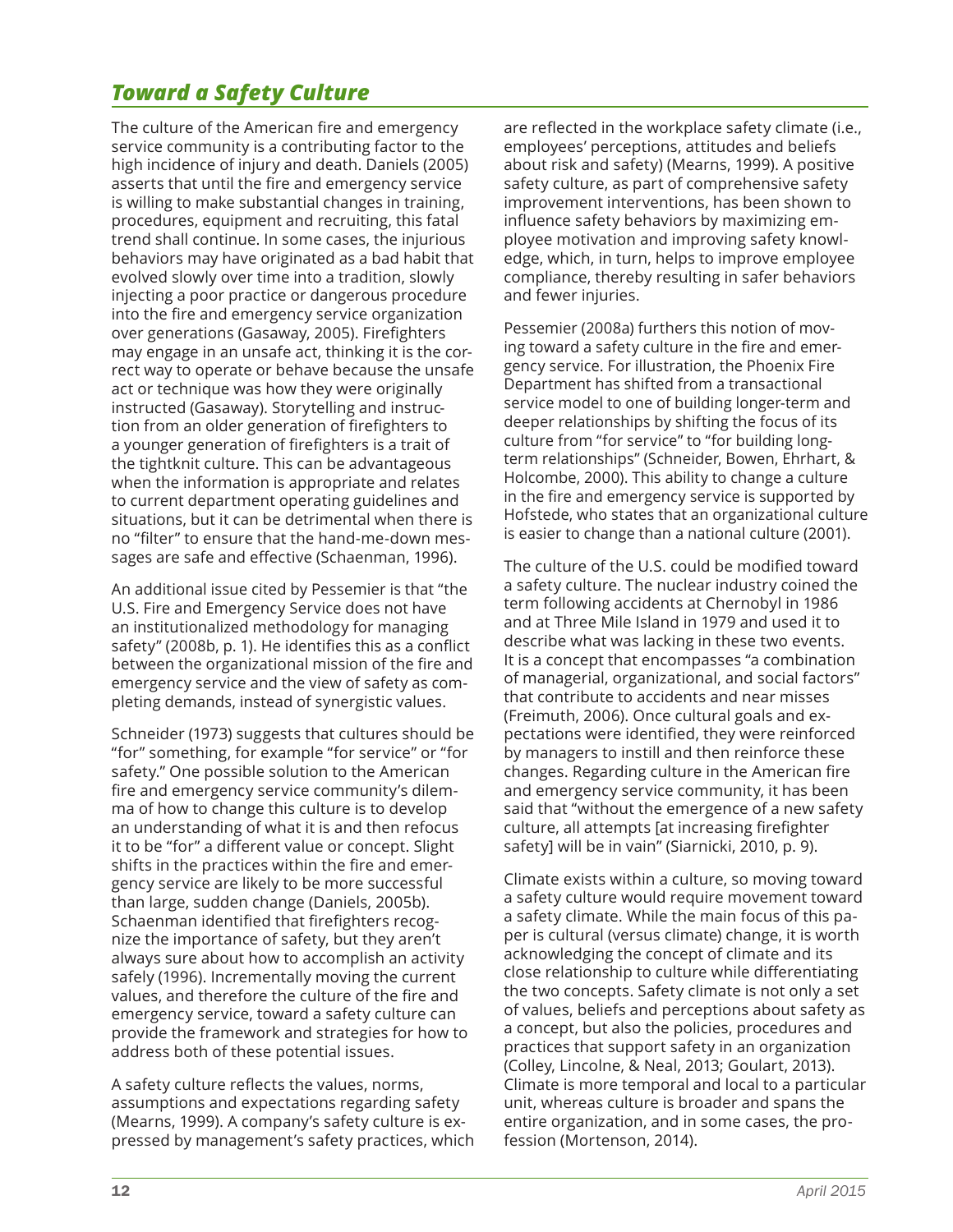One of the gradual shifts that can be made from the current culture toward a safety culture is to focus on fire-safe behavior, shifting away from heroic acts. Alan Brunacini, former chief of the Phoenix Fire Department and a firefighter there since 1958, describes the problem with the current nonsafety culture that focuses on heroic acts in this way:

"For 225 years, it was OK for a burning building to kill us. When the fire kills us, our department typically conducts a huge ritualistic funeral ceremony, engraves our name on the honor wall, and makes us an eternal hero. Every Line of Duty Death gets the same terminal ritual regardless if the firefighter was taking an appropriate risk to protect a savable life or was recreationally freelancing in a clearly defensive place … Genuine bravery and terminal stupidity both get the same eulogy. Our young firefighters are motivated and inspired to attack even harder by the ceremonialization of our battleground death" (2008, pp. 6-7).

By emphasizing actions that violate safety guidelines and awarding firefighters for heroic acts that come at a greater-than-usual level of risk or unnecessary danger (Walton et al., 2000), the message being communicated within the culture is that these types of behaviors are acceptable and will be rewarded. "Most of the awards for valor usually involve … doing things you aren't supposed to do. It's in our nature to want to save someone. If nothing goes wrong despite ignoring the rule, you'll be praised for saving someone" (Peterson et al., 2010, p. 27). Brunacini explains this disregard for safety by suggesting that today's firefighters "… have never stopped hearing Ben [Franklin]'s voice tell them to be Fast/Close/ Wet when they are responding to a fire. I think this is what culture really means in the current safety discussion" (2008, p. 9). Firefighters need a safety culture message that speaks louder than Ben Franklin's whispers to effect a change within a system that promotes and rewards appropriate risk management behaviors.

A concise summary for the role of culture in the fire and emergency service is provided in this quote from the Charleston, South Carolina, report on nine firefighters killed in 2007: "The cultural lessons may be the most important and also the hardest to embrace" (Laws, 2008, p. 64). Making sense of cultural lessons such as this requires a solid understanding of the organization's history (Hofstede, 2001). While much of the work on injury and fatality reduction in firefighting has focused on technology and increasingly more stringent regulations, little has focused on the culture.

A closing thought from Hofstede (2000) serves as a fitting end to the discussion of the organizational culture and values in the fire and emergency service and the need for a shift in this culture to reduce on-duty fatalities. "Uniformed organizations have to balance their attempts to introduce new ways of working … with the necessity of preserving traditional basics. Changing uniformed cultures requires patience and wisdom" (p. 481). It is the intent of this research to develop some of the wisdom necessary to effect a positive change in the fire and emergency service by reducing the number of on-duty deaths through first understanding the existing values of the fire and emergency service.

#### **Areas of Focus for Cultural Change in Fire and Emergency Services**

Thus far, this report has defined culture, described the origins and characteristics of the culture of the American fire and emergency service community, and made a case to move toward a safety culture. The staggering death and injury toll within the fire and emergency service has also been detailed, and from that description, it is clear that the losses experienced are disproportionate to the decreasing number of fires in the U.S.

The culture of unsafe practices may be so deeply ingrained that efforts to change are viewed as challenges to fundamental beliefs, while other unsafe practices are created by the culture of the fire and emergency service as a whole. Still other behaviors, which are not cultural or motivational, are the result of an individual's health or family history. The Project Team focused on the changes that could be standardized and easily implemented within an organization to effect change.

Using the focus areas and their objectives, the Project Team concentrated on developing sets of behaviors for chief officers, Company Officers (COs) and firefighters that minimize risk. These behaviors were derived using a frequency analysis and consensus of the working group. Risk-taking behaviors have been shown to be an organizational problem and not one that lies solely with firefighters' behaviors; therefore, strategies to change firefighter behavior need to address multiple levels of influence. The working group identified the following areas of focus: situational awareness, individual responsibility, leadership, health and wellness, training, vehicle operations, seat belt usage, recruiting, and environmental factors.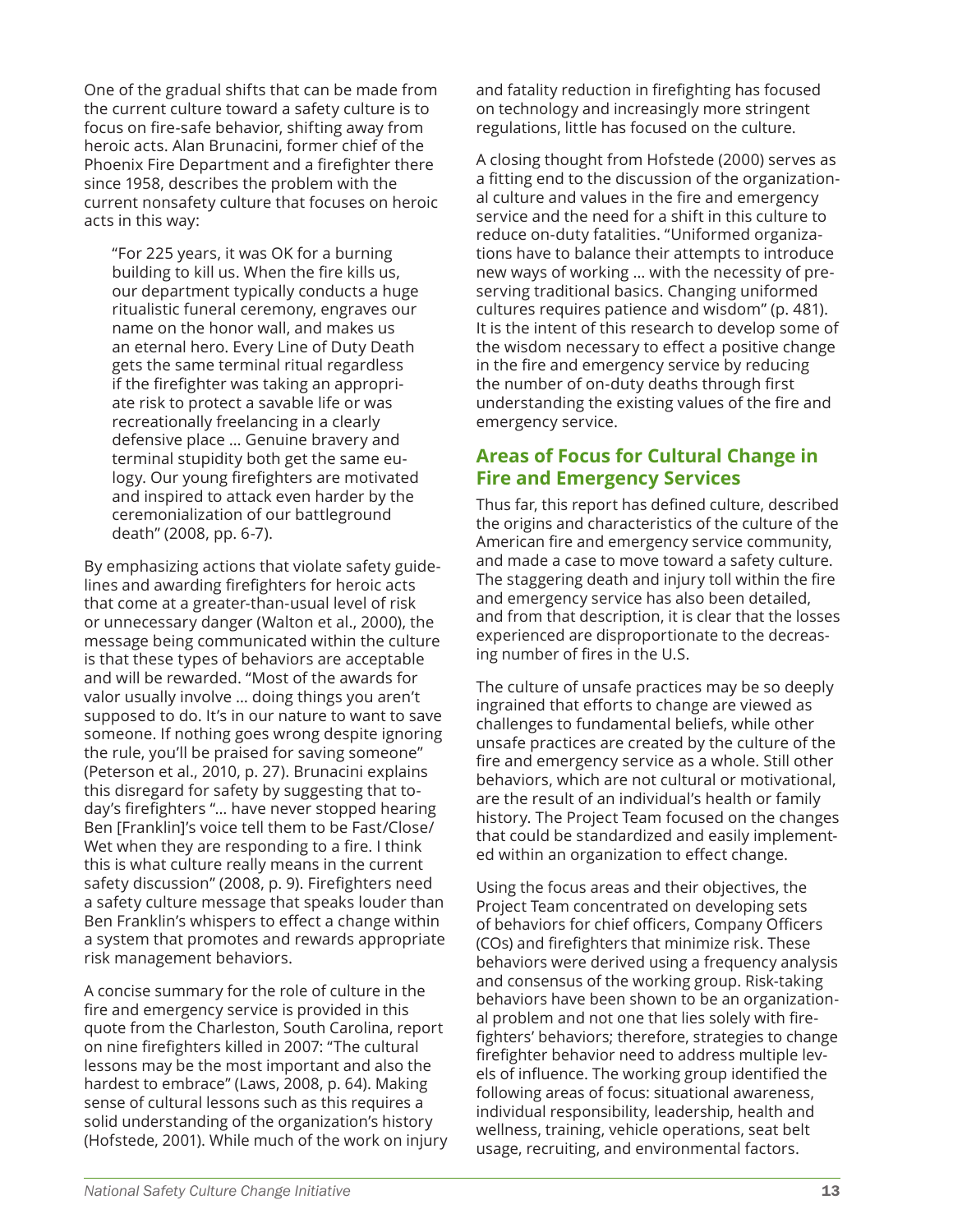#### **Situational Awareness**

Fire and emergency service organizations should concentrate on implementing and demonstrating an effective and measurable model to improve situational awareness of all responders, along with the command and control of all incidents. One way to encourage this change is for fire and emergency service organizations to draw on a risk management approach that obtains input from firefighters and involves a cyclical process of identifying operations or activities that pose high risk for injuries, redesigning operating procedures to reduce risks, implementing these changes, and evaluating their impact. The focus areas of risk behavior modification are situational awareness and inadequate command, control and supervision.

There is considerable room for discussion in defining the boundary limits for acceptable and unacceptable risk in relation to potentially survivable or nonsurvivable conditions, and increased situational awareness aids in establishing these limits. Situational awareness is defined as "the perception of the elements in the environment within a volume of time and space, the comprehension of their meaning, and the projection of their status in the near future" (Endsley M., 1988).

The study of decision-making with its many subsets, including situational awareness, is at its core: the study of human factors and human error. It is the study of complex interactions of human behavior and the consequence of those actions. One area of scholarly agreement is that understanding of the complex interaction between human causal factors is always likely to see changes, though it is imperfect and incomplete (Wall, 2012). S. Dekker points out that some labels, such as complacency or loss of situational awareness, are a better and more accurate description of events than labeling an accident as human error; they appear to give a reason behind the behavior. In high-risk occupations that have already failed to predict complex situations, it is nearly impossible to completely engineer all safety mechanisms; thus, human decision-making must be studied and well-understood (Dekker, 2002).

Situational awareness becomes a key factor in cases where it is not known whether a building is occupied or unoccupied and whether the occupants are still alive or already deceased. Should firefighters risk their lives to search for potential occupants under extreme fire conditions when there are no clear indications that the building is occupied, or where fire conditions suggest that it is extremely unlikely that anyone could be saved?



Photo by Ron Moore, Courtesy of Cornbelt (Illinois) Fire Protection District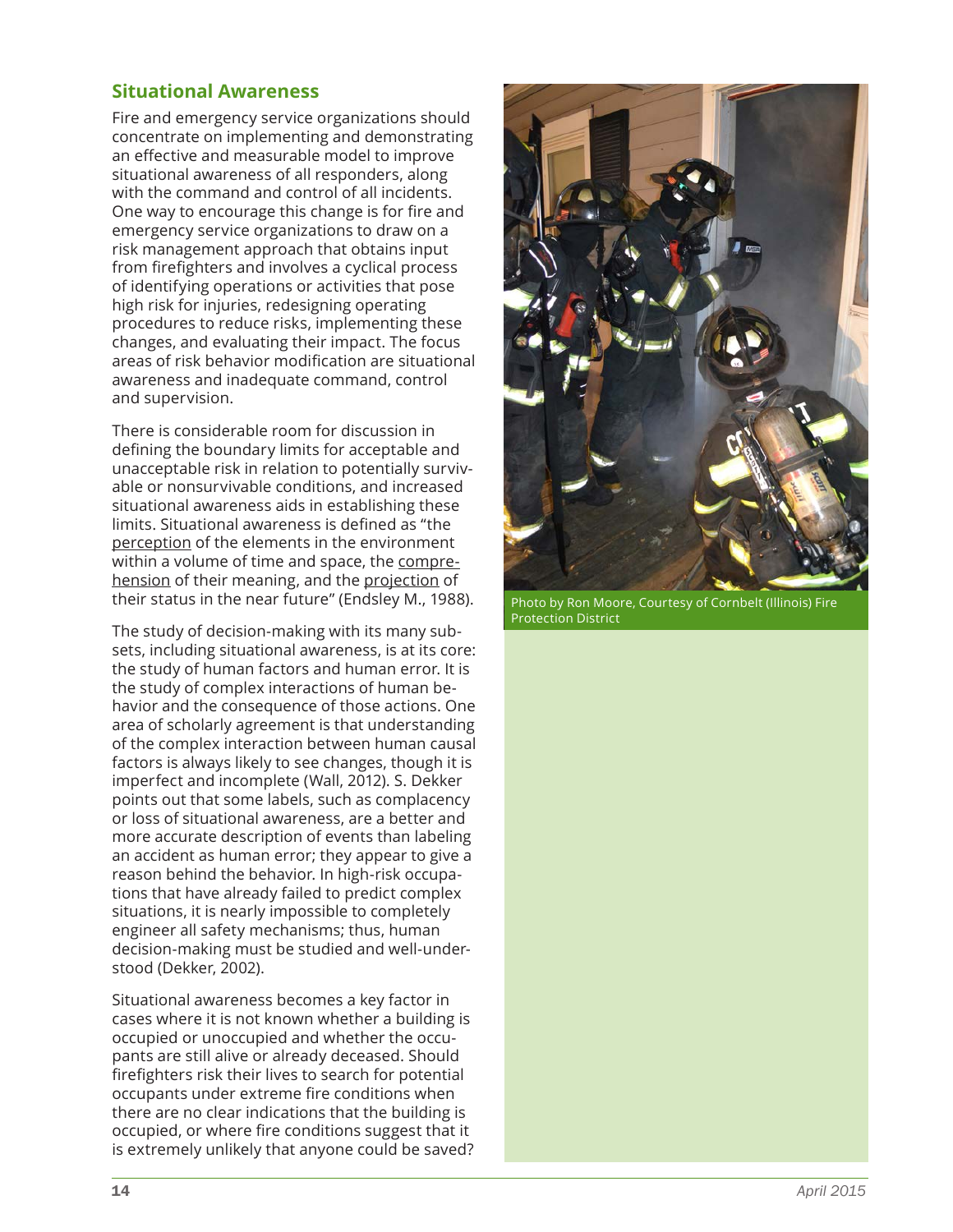

#### *Individual Responsibility*

The two key aspects that apply to every member of the fire and emergency service at every level are accountability and personal responsibility. Every individual, from entry-level firefighter to fire chief, must be accountable for meeting the expectations assigned to his or her role and position within the fire and emergency service. All individuals must also accept personal responsibility for their own health and safety, as well as for that of their co-workers and particularly for that of anyone they supervise.

Accountability is an inherent aspect of management and supervision, expanding at each successive level of hierarchy. The fire chief cannot avoid accountability for the overall performance of the fire and emergency service organization and for every positive or negative occurrence. The fire chief must hold subordinates accountable for

performance within their areas of responsibility. The same principle applies to every level, down to the individual firefighter who is accountable to the organization as a whole but directly accountable to a supervisor and usually also to a group of co-workers.

Accountability is often ignored until something bad happens — in this case, an incident that results in on-duty injury or death. Positive accountability is associated with ensuring that all of the proper policies and programs are in place to prevent this type of occurrence, whereas negative accountability begins with attempting to explain why they were not in place after a preventable event has occurred. **The most undesirable type of accountability comes from outside an organization, when individuals have to defend the organization, or even themselves, in legal proceedings.**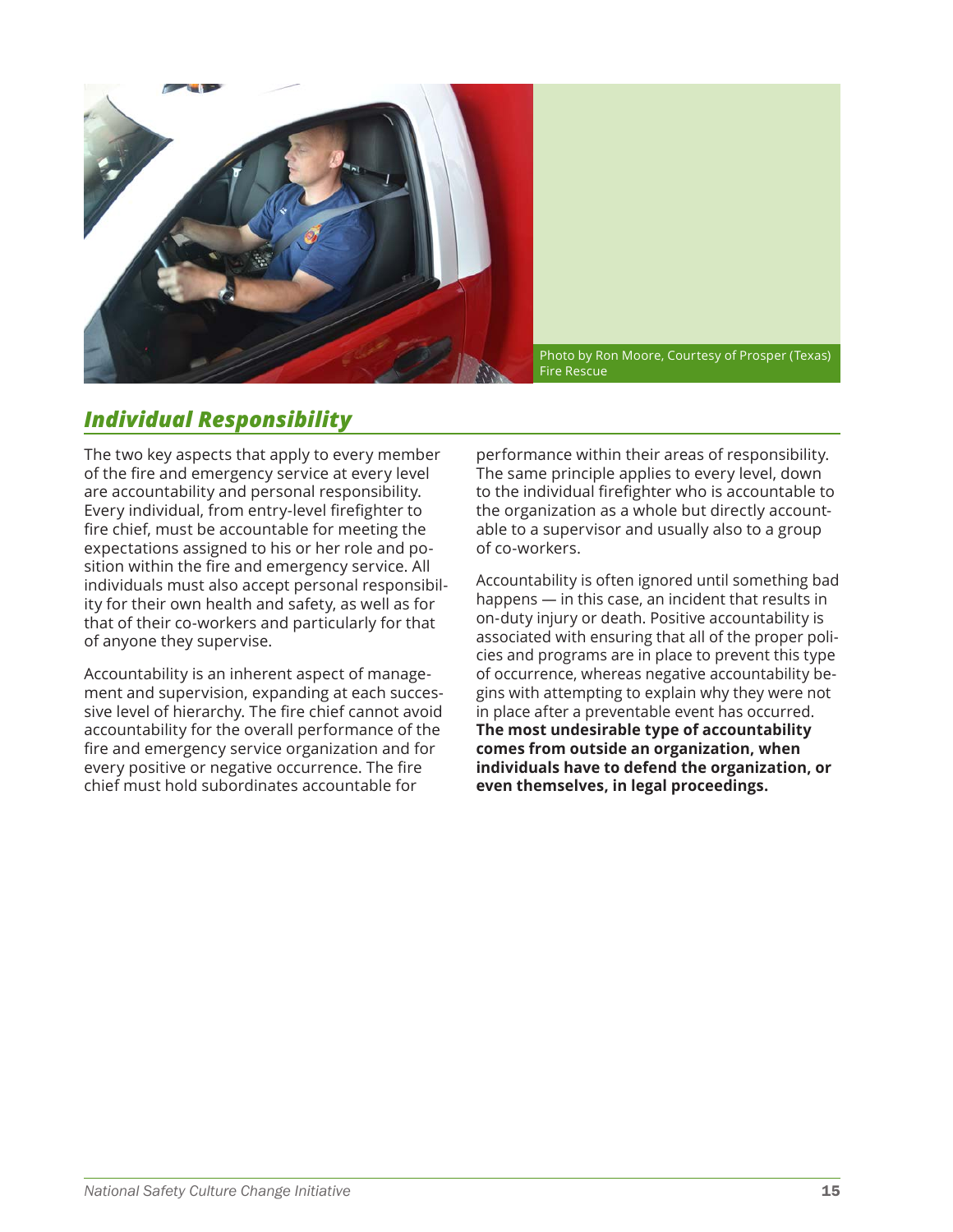

#### *Leadership*

Leadership is often mentioned as a key component in relation to implementing safety policies and programs. Change is unlikely to occur unless the leaders of an organization embrace the effort and demonstrate a commitment to the endeavor. This applies directly to the formal leadership, which includes labor as well as management, and it often includes informal but influential leaders within the organization.

Effective leadership must go beyond simply issuing directives and policy statements. The members of a fire and emergency service organization can generally differentiate between policies that are intended to satisfy a duty or responsibility and legitimate efforts to lead the organization in a specific direction. There are many examples of fire and emergency service organizations that have issued policies that are based on recommended safety and health standards and then failed to demonstrate a true commitment to those policies.

#### **Health and Wellness**

Almost half of all firefighter fatalities in the U.S. are cardiac-related (USFA), and the majority of those deaths are found to be related to pre-existing and preidentified medical conditions. These factors reinforce the message that all firefighters should be periodically evaluated to ensure that they are medically and physically fit to perform their expected duties. This message is incorporated within NFPA 1500. It is also expressed in FLSI 6, which states: **Develop and implement national medical and physical fitness standards that are equally applicable to all firefighters, based on the duties they are expected to perform.** 

Although the message is clearly stated and its importance is widely accepted, the American fire and emergency service community has been very slow to adopt mandatory policies to implement such requirements. The necessary standards have been developed and adopted, yet there are still fire and emergency service organizations without programs of this nature and tens of thousands of active firefighters who have not been medically certified for emergency duty.

The two primary factors that inhibit the adoption of mandatory medical and fitness standards are cost and the belief that a substantial percentage of fire and emergency service members would be unable to meet the requirements. This behavioral aspect reflects the determination of many individuals who join the fire and emergency service or who continue to serve in spite of their medical status and physical fitness limitations. Indeed, many fire and emergency service organizations would face a serious crisis if the recommended policies were immediately mandated, as they may lack the resources to medically screen all personnel and to recruit new members to replace those who are found to be ineligible for service.

Cost is a significant problem for the various types of fire and emergency service organizations; however, the potential loss of active members may be a more critical concern for many volunteer fire and emergency service organizations that are already dealing with recruiting and retention issues and don't have the added incentive of pay to bring new recruits in. In addition, volunteer fire departments face additional barriers, such as the fact that they typically do not provide health insurance for their members, they typically don't have access to a department doctor, and departments in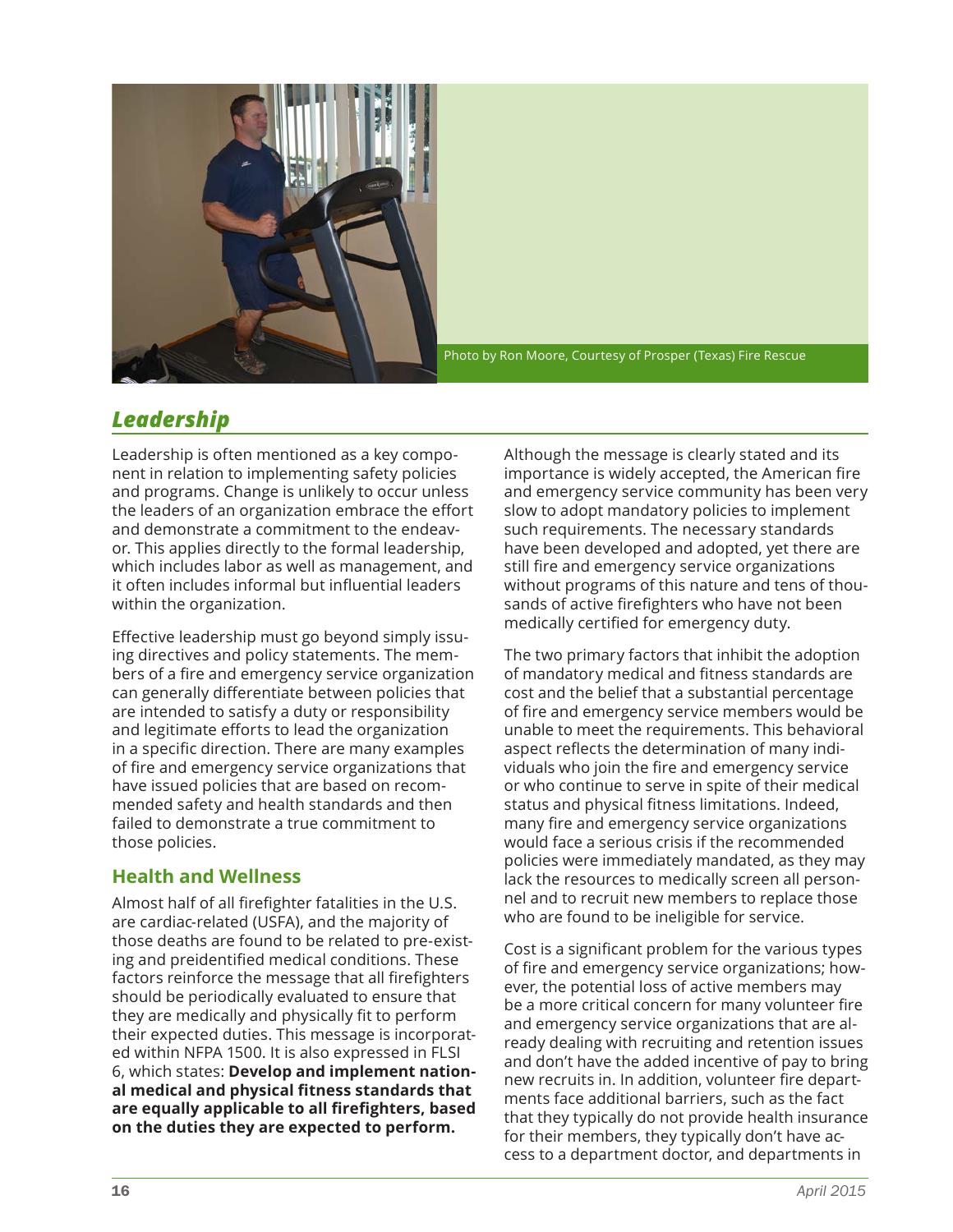rural areas may not have easy access to medical resources. Within the career fire and emergency service, the concern tends to be associated with the fate of career employees who are determined to be unfit for duty.

The individual determination of many fire and emergency service members to remain active in physically demanding positions in fire and emergency service organizations, in spite of risks to their own health, is evident from the half of LODDs that result from medical causes. This behavior may be driven by dedication to the fire and emergency service mission, as well as the sense of membership within the fire and emergency service community.

#### **Training**

While training is often viewed as an essential component to accomplish any type of positive change in firefighter behavior, it is also frequently noted that inappropriate training is encouraging or reinforcing high-risk behaviors. This suggests

that the problem may not be limited to inadequate training; it may also involve applicable training that establishes inappropriate attitudes, actions, beliefs and behaviors.

Fire and emergency service training organizations must be conscious of the behavioral influences that are incorporated within the content of their training programs, as well as the manner in which training is being delivered. The attitudes, beliefs and behaviors of the instructor may be more influential than the program content itself.

In addition to ensuring that the intended content is delivered and the desired attitudes and behaviors are developed, it is essential to ensure that training activities are conducted with a high degree of safety. The annual reports of firefighter fatalities almost invariably include deaths associated with training activities, whether from traumatic injuries or medical causes. The latter category often includes overexertion, heat stress, and a variety of known and unknown medical conditions.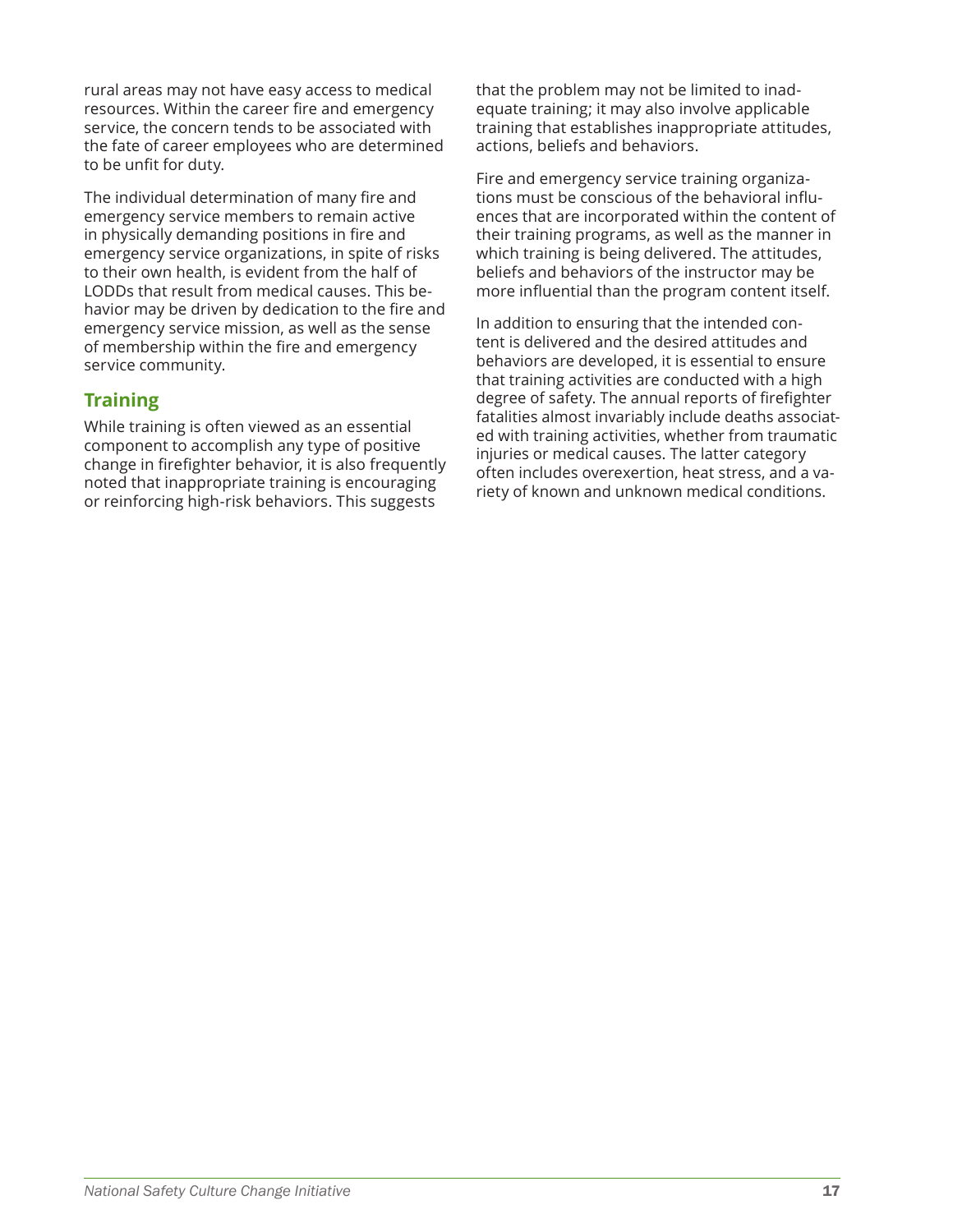#### *Initial Firefighter Training*

Firefighter competency is foundational to firefighter safety. Training for firefighters (NFPA 1001, *Standard for Fire Fighter Professional Qualifications*) should include educational components that discuss the new science and research now available, including fire behavior based on factors such as fuels present, the limitations of PPE, and the limitations of the human body when fighting fire in the new protective ensembles. Back to basics isn't more hose evolutions — it is the **why** behind what we do. Fire and emergency service organizations should continue to monitor research and the ensuing evidence to adapt/update protocols and practices that improve safety and fire protection. Firefighters should be taught to evaluate the risk of every action so they never have to answer "I don't know" when asked why they took a particular action. Firefighters should not take action without knowing the possible consequences.

The fire and emergency service has seen and heard of presentations based on the Underwriters Laboratory (UL) and National Institute of Standards and Technology (NIST) research conducted with the Chicago Fire Department; FDNY; Spartanburg, South Carolina Fire and Rescue; and others that suggest a change to traditional first-arriving actions. These research reports, based on science, suggest changes to the initial on-scene report and operational mode, which are designed to limit exposure to risk, that include "aggressive defensive operation being performed in preparation for an interior attack."

The UL and NIST live burn tests are aimed at quantifying emerging theories about how fires are different today. This difference is largely due to new building construction and the composition of home furnishings and products that in the past were mainly composed of natural materials, such as wood and cotton, but now contain large quantities of petroleum-based products and synthetics that burn faster and hotter. Whereas a fire in a room once took approximately 20 minutes to experience "flashover" — igniting all the contents — this can happen with today's products in as little as four to five minutes.

The primary motivation for the live burn experiments is the changing dynamics of fires. The contents of American homes have changed significantly in the past few decades. Plastics and other synthetic materials have replaced the natural materials that once made up the bulk of furniture items. In addition, modern living spaces tend to be more open, less compartmentalized and better insulated than homes built years ago, leading to increased fire spread in "modern dwellings."

The UL/NIST studies suggest that a change in traditional tactics begins with a direct exterior attack, making the interior safer for entry when the interior attack begins. This is being viewed as particularly appropriate in reduced staffing or delayed backup situations. These changes may pose a cultural challenge with the use of the verbiage, such as "aggressive exterior attack" instead of the traditional "defensive operation," which implies that we are giving up. Regardless of how the incident begins, in the most critical situations, the IC has to make the decision to switch from an offensive strategy to a defensive strategy and withdraw firefighters from interior operating positions based on an ongoing assessment of incident scene hazards.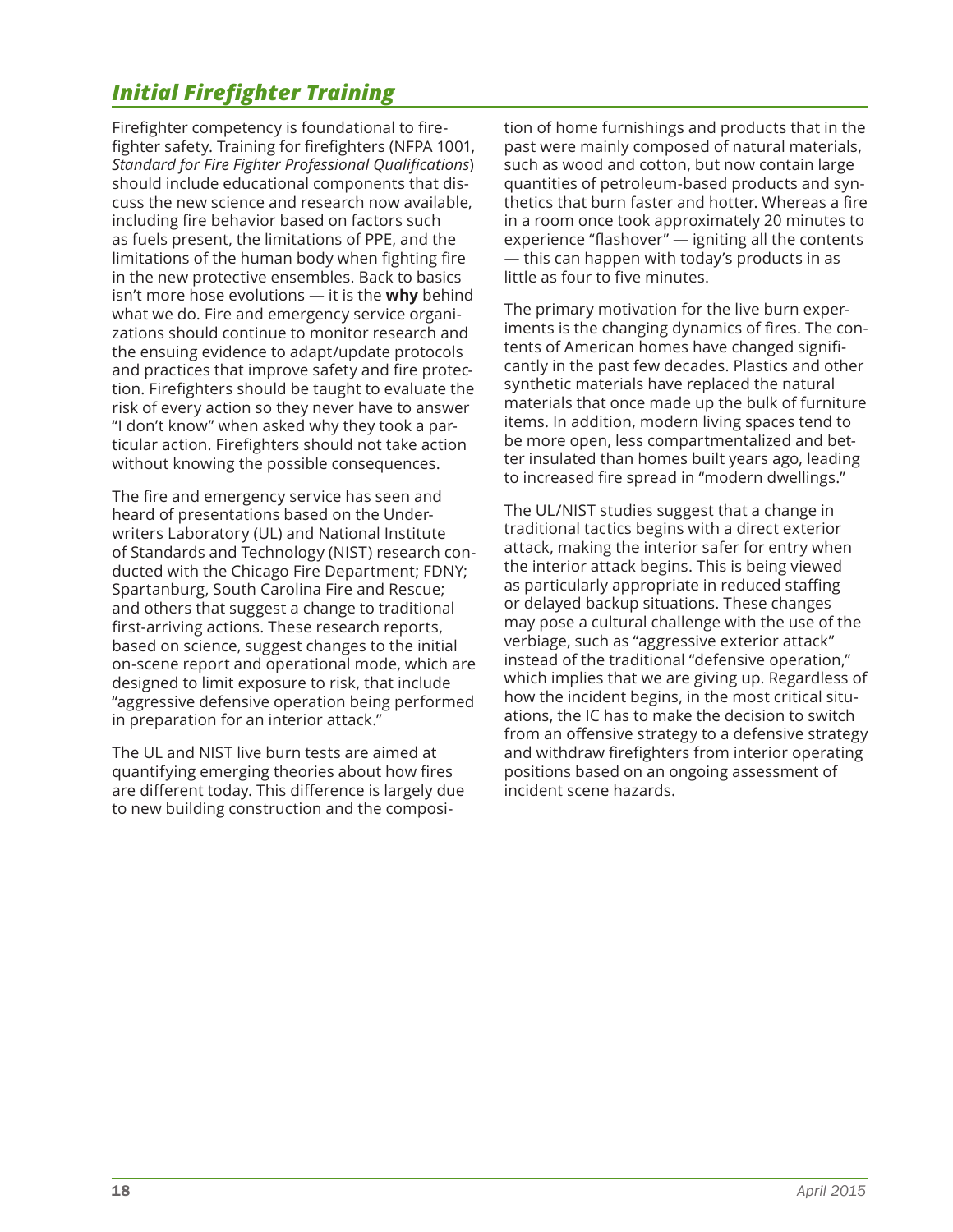#### *Officer Training*

Training for COs (NFPA 1021, *Standard for Fire Officer Professional Qualifications*) should include educational components, such as health and safety, leadership, and tactics for new building construction features, in addition to those changing components for firefighters. Back to basics for COs is not simply more leadership classes — it also includes the principles of reading smoke, adequate size-up with a declaration of strategy, understanding fire behavior, building construction, victim survivability profiling, and using the Incident Command System to help manage the incident with safety as the overarching, guiding principle. COs should be asking themselves:

- "Am I training on the types of incidents to which we actually respond?"
- "Do we have experience or training on this type of incident?"
- "Is another company better trained or equipped to handle this incident?"

Training for chief officers (NFPA 1021) should also include educational components related to budgeting (execution and understanding) and maximizing partnerships to improve service delivery. Back to basics for chief officers who operate on the fireground should include skills needed for proper apparatus placement, managing multiple divisions/groups, and managing personnel accountability, in addition to those new skills being learned at the CO level.

Officers who have responsibilities for overseeing a fire and emergency service organization's health and safety program should be meeting the requirements of NFPA 1521, *Standard for Fire Department Safety Officer*. Training for such officers should include educational components, such as health and safety program management, workplace safety compliance, fireground tactics, hazard recognition, and Incident Safety Officer's responsibilities. While not every department has a designated Health and Safety Officer, it should be every officer's responsibility to function as a "safety officer" both on and off the fireground.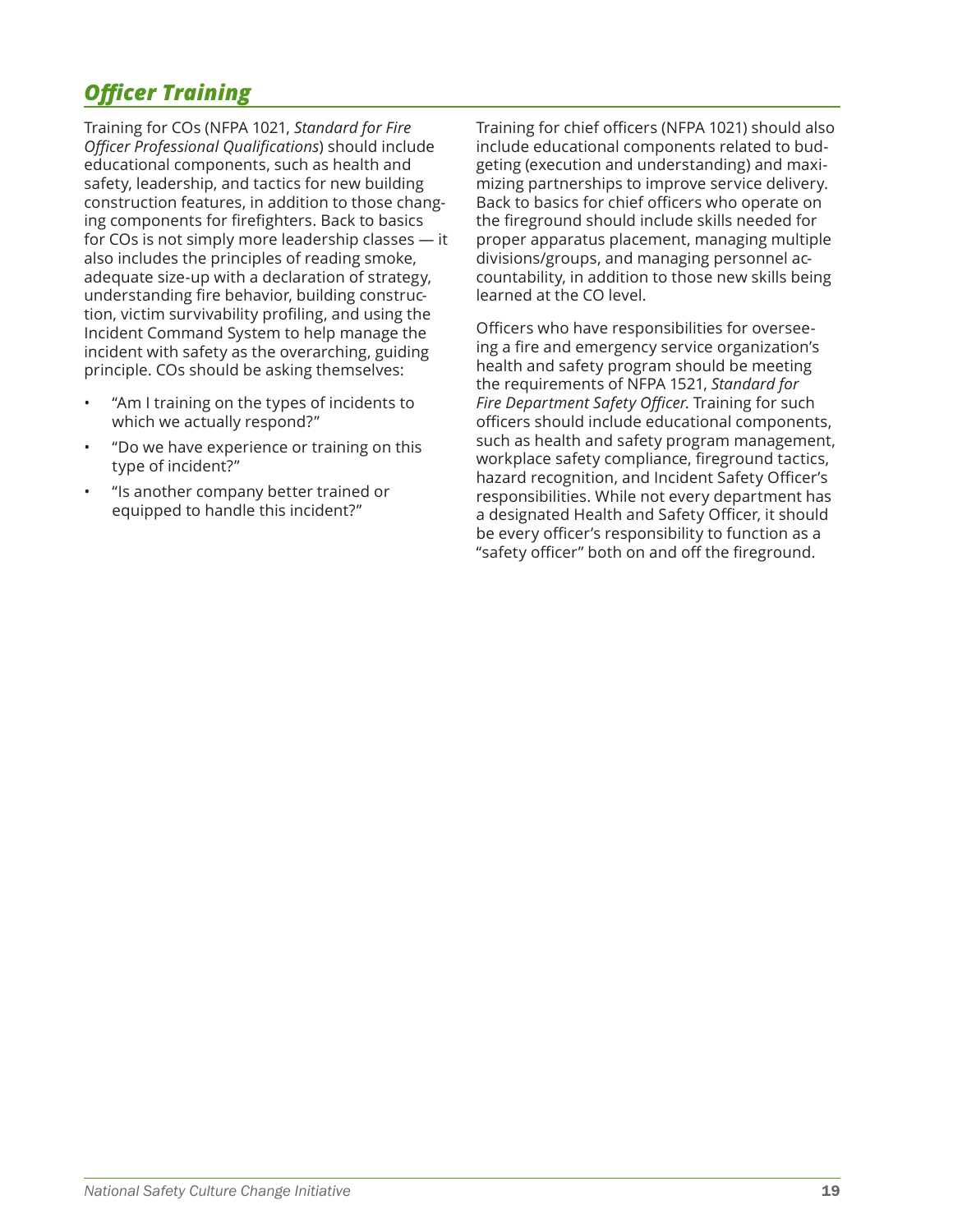#### *Emergency and Personal Vehicle Operation*

The operation of fire and emergency service organization vehicles and apparatus warrants specific attention. As indicated by the NFPA, during the time period 1998-2013, 13 percent of LODDs occurred while responding to or returning from calls for service. Organizations should concentrate on implementing and demonstrating an effective and measurable model of driver/operator training that advances in skill sets throughout a career and that ensures quality and driver/ operator accountability. The focus areas of risk behavior modification are driver capability, quality assurance and accountability.

#### **Factors Influencing Safe Emergency Response**

The basic nature of the emergency response mission encourages drivers to reach the scene of an incident as quickly as possible, and in the case of more rural departments, firefighters are encouraged to first reach the fire station more rapidly. Traffic laws provide specific allowances and exemptions for emergency vehicles in order to reduce response times. Sirens, air horns, warning lights, as well as larger and more powerful engines tend to increase the sense of urgency and the driver's perception of invincibility.

The two factors that are most often identified in relation to reducing emergency vehicle crashes are increased driver training and enforcement/ strict adherence to safe driving procedures. The logic of these influences is self-evident; however, attention must also be directed toward the factors that encourage drivers to stretch the limits of reasonable and prudent driving habits.

In addition, response time is often used as a primary performance indicator for fire and emergency service organizations, and shaving a few

seconds from the annual average response time is considered to be a significant accomplishment. All of these factors appear to justify higher levels of risk when responding in an emergency mode. Driving faster is closely associated with driving more aggressively — taking chances and forcing or challenging other drivers to yield the right of way. Excessive speed is a known risk factor for crashes and crash-related death and injury.

Additional factors have been identified as encouraging inappropriate emergency vehicle driving habits. Competition and peer pressure may encourage faster response simply to get to the scene of an incident first or ahead of a rival company. In some fire and emergency service organizations, faster response speeds have been noted when multiple companies are responding to the same incident than when only a single company is responding. At the same time, each of these factors is offset by the expectation to drive safely and with due regard for the safety of all others who may be encountered en route to the location of the emergency incident. Safety is presented as a legal and moral obligation as well as an organizational value.

Driver/Operator policies will assist every jurisdiction in establishing the guidance needed for their members to safely operate all vehicles when responding to or returning from an incident, beginning with proper licensure for the jurisdiction, as well as proper training on how to drive and operate the specific emergency vehicles that the driver will be responsible for. It is prudent that not only departmental policies but also national guidelines be established that define tiered emergency responses for all departments. These policies must address both personal and department vehicles and cover both emergency and nonemergency driving expectations.

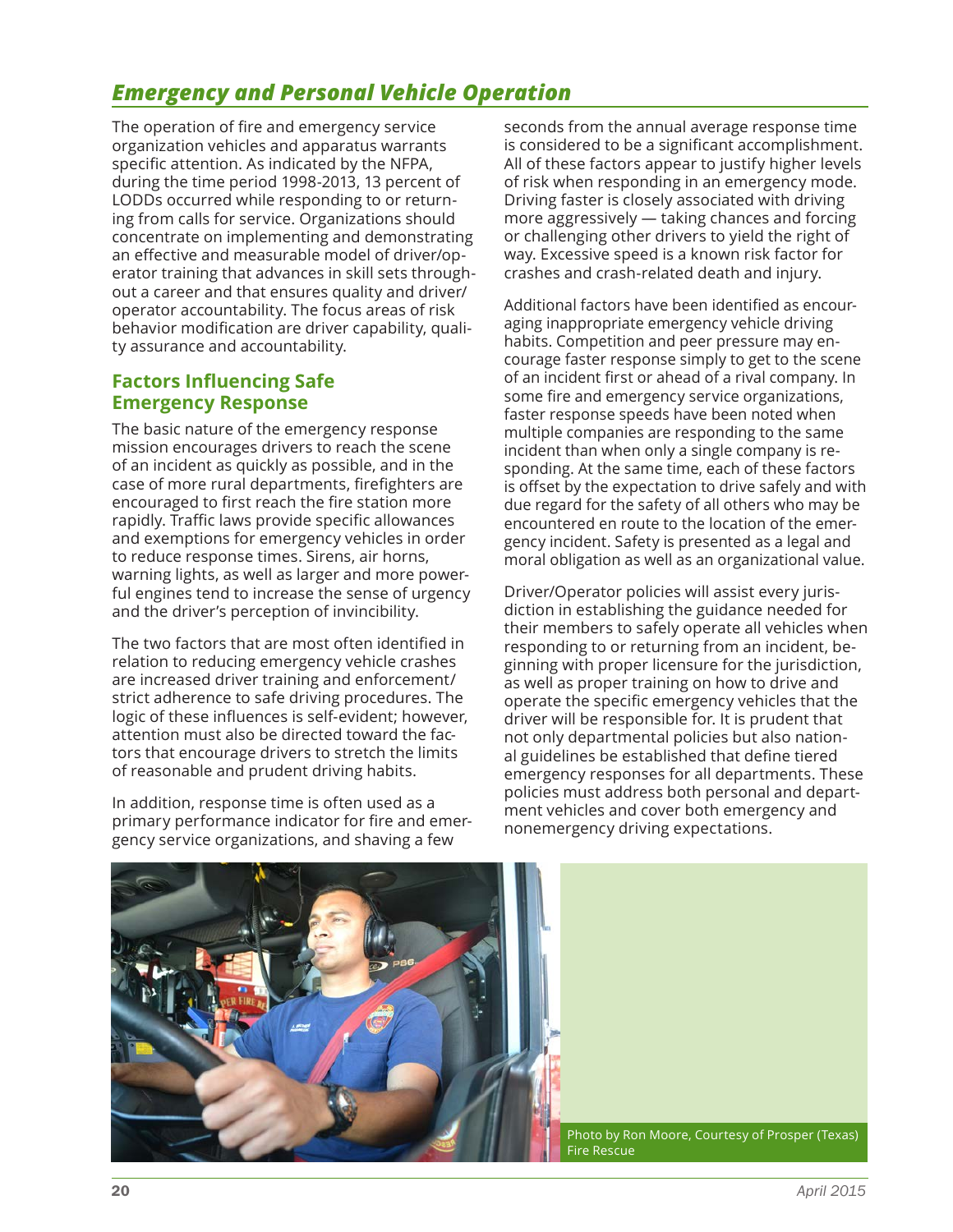

Photo by Ron Moore, Courtesy of Prosper (Texas) Fire Rescue

Based on the assumption that every organization may need to create or revise driver/operator policies, a list of potential incentives that organizations can use to promote driver/operator behavioral changes and a list of possible consequences that organizations may face if they choose not to adopt a driver/operator policy are provided at www.ffsafetyculture.org.

#### **Seat Belt Use**

The broad scope of the cultural issue becomes evident when it is applied to the question of why many firefighters do not use seat belts when riding in fire apparatus. While the adoption and enforcement of a policy requiring the use of seat belts appears to be relatively uncomplicated, the issue is considerably more complex than it appears.

The vast majority of fire and emergency service organizations have adopted official written policies that require firefighters to use seat belts whenever vehicles are in motion. There are no known written policies in fire and emergency service organizations that allow for the nonuse of seat belts. Requirements to use seat belts are incorporated in many state vehicle codes, and the same policy is clearly stated in NFPA 1500. In addition, tremendous efforts have been put forth to educate firefighters on the need to use seat belts and promote their use as a personal safety decision.

Considering all of these efforts, it is appropriate to ask why so many firefighters continue to not use seat belts. Below is a list of factors that have been identified as contributors to the problem:

- The belief that the urgency of emergency response requires donning protective clothing and equipment en route.
- The belief that a fastened seat belt will delay the firefighter's ability to exit the vehicle upon arrival at the scene of the emergency.
- The difficulty of manipulating inadequately designed seat belts in the limited seating space that is available and in the presence of breathing apparatus straps.
- The sense of personal invincibility that comes from riding in a vehicle that is larger and heavier than most other vehicles on the road.
- The fear of being viewed as nonconforming when others are not using their seat belts.
- The failure to enforce officially adopted policies creates the impression that compliance is not a high priority for managers and supervisors.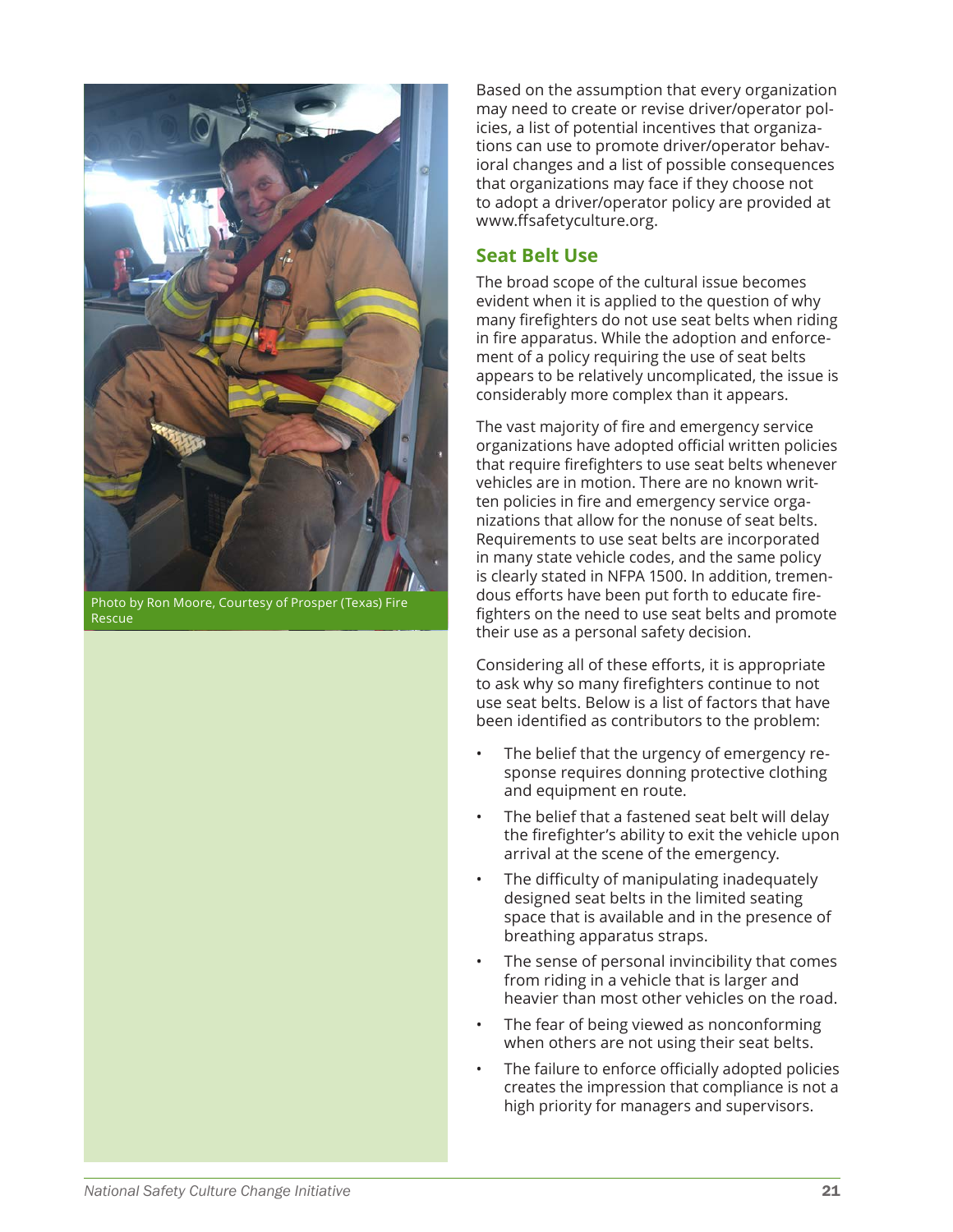While all of the noted rationalizations apply to emergency response, they often carry over to nonemergency situations. Firefighters may easily develop the attitude that if it is acceptable to ride to an emergency without a seat belt, then there is no need to wear a seat belt when returning from the emergency or when riding in a fire and emergency service organization vehicle for any other reason.

One key factor appears to be the priority that is directed toward seat belt use by the fire chief and senior level officers of the fire and emergency service organization. A strong policy statement accompanied by a serious enforcement policy is usually effective in achieving a high level of compliance. In larger organizations, the policy must be enforced at each successive level of supervision down to the individual firefighter.

Where there are valid technical issues, such as problems with the design and installation of seat belts, management must be prepared to address those problems as part of the overall strategy. Members cannot be expected to work with equipment that does not perform the required function.

#### **Recruiting**

An important point made by Hofstede (2000) is that one way to change the culture of a uniformed organization, such as the fire and emergency service, is to recruit more members with values that are different or independent from the organization. Soeters and Boer (2000) found this to be the case to help reduce military aircraft accidents. By incorporating more civilians and fewer people who had been indoctrinated into the military value system, a cultural shift toward a safer work environment ensued, and the number of aircraft accidents was reduced.

The same factors tend to influence individuals to become firefighters, both career and volunteer. The fire and emergency service is often viewed as an attractive outlet for individuals who are seeking opportunities to face extreme challenges and imminent danger. The recognition that is often associated with heroic actions is further motivation for many individuals to become involved in the fire and emergency service. The strongest, bravest and most daring individuals are often motivated to become firefighters.

The whole notion of daring and death defiance is continually applied to the fire and emergency service from external sources. The public tends to view firefighters as individuals who are willing to face extreme risks in order to save lives and

property. These public perceptions are naturally incorporated into the firefighters' self-image and tend to further promote risky behaviors.

The media portrayal of fire and emergency service workers is generally not realistic, and it does not represent a true slice of what the work of the fire and emergency service is. Protective clothing may be altered or not used to show an actor's face or demonstrate a level of aggression or risk that is unreasonable in a real-world setting. This image is further reinforced by slogans such as "No Fear" and "Are You Tough Enough to Be a Hero?" as well as graphics portraying firefighters as dragon slayers and warriors facing overwhelming threats with nothing more than courage and daring. Peer pressure and competition often entice a "more daring" spirit than other individuals, companies, or fire and emergency service organizations. In some cases, actions that demonstrate appropriate caution are viewed as cowardly or impossible.

The warrior image is increasingly used to promote a sense of preparedness to engage in actions that require high levels of training and involve extreme physical challenges. These concepts are not inconsistent with the values of a strong safety culture. In many cases, the warrior image is presented in a context that appears to label the safety movement as a cowardly approach, expressing the notion that warriors are not concerned with safety because they are able to overcome any adversity.

#### **Environmental Factors**

It has been observed that the current fire and emergency service generation has been raised in an environment that glorifies risk and expresses little or no concern for the potential negative consequences of bad decisions. The Internet along with tremendous expansion in the use of social media outlets, such as Facebook, Twitter and Instagram, and the influence of national fire service websites provide a continual supply of video clips and photos showing individuals risking life and limb in the pursuit of thrills and recognition. While many of these efforts result in obvious injuries, the consequences of such misadventures are never included in the video that is posted. There is an aura that even anonymous recognition for extreme daring is sufficient justification to accept the consequences of failure. Additionally, newer members who are accustomed to playing video games that allow individuals to experience simulated confrontation with every conceivable danger, with absolutely no risk of death or injury to the thrill seeker, may contribute to a lack of understanding of real-life consequences of high-risk behaviors.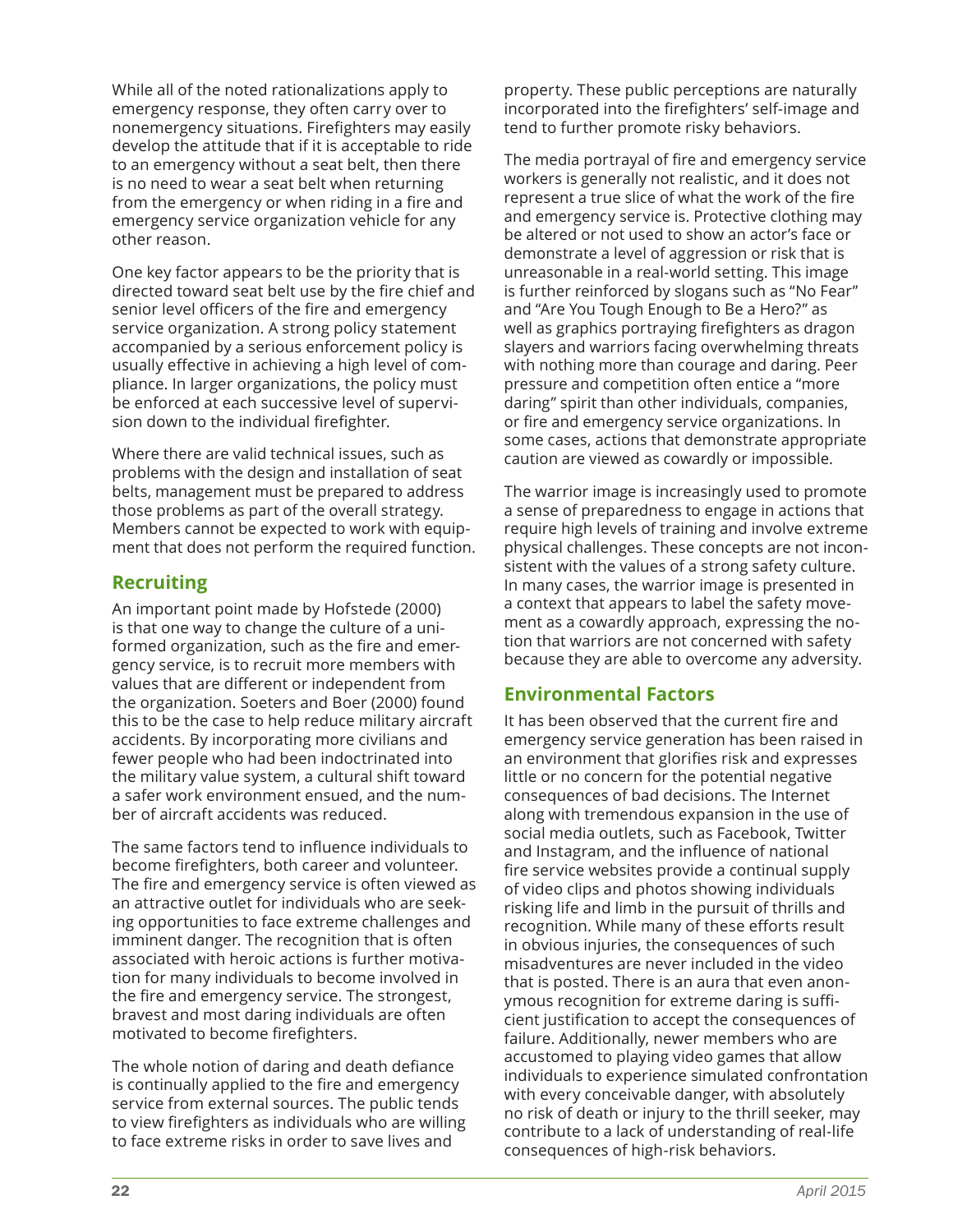The culture of the American fire and emergency service community is rich and time-honored. The culture has aspects that provide superior protection for life and property, while it also has portions that contribute unnecessarily to firefighter and emergency worker injury and death. The culture can be changed at national, state and local levels without diminishing the quality of services provided by enhancing firefighter competencies needed at emergency scenes. Both the culture and climate can be moved toward a common sense, safety-oriented approach to balance the risks and rewards of questionable behaviors better.

This report generates important ideas that can be implemented to address culture and climate in an effort to change behavior in the American fire and emergency service community, which will lead to fewer injuries and deaths.

This document provides a foundation for future work in this area that will involve developing enhanced online educational materials and outreach. fire and emergency service organizations and individual responders can begin to engage in this move toward positive cultural change by visiting www.ffsafetyculture.org.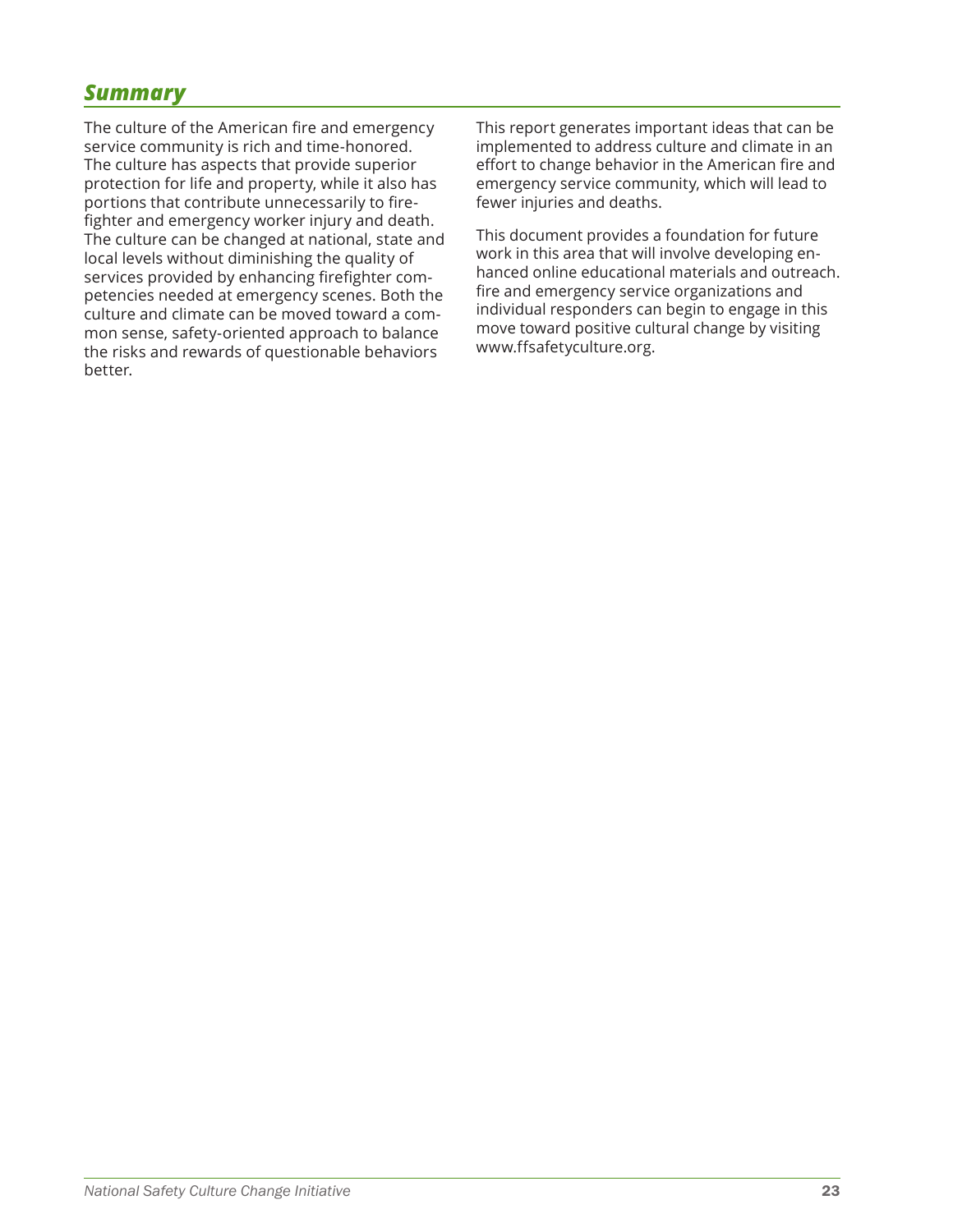*This page intentionally left blank.*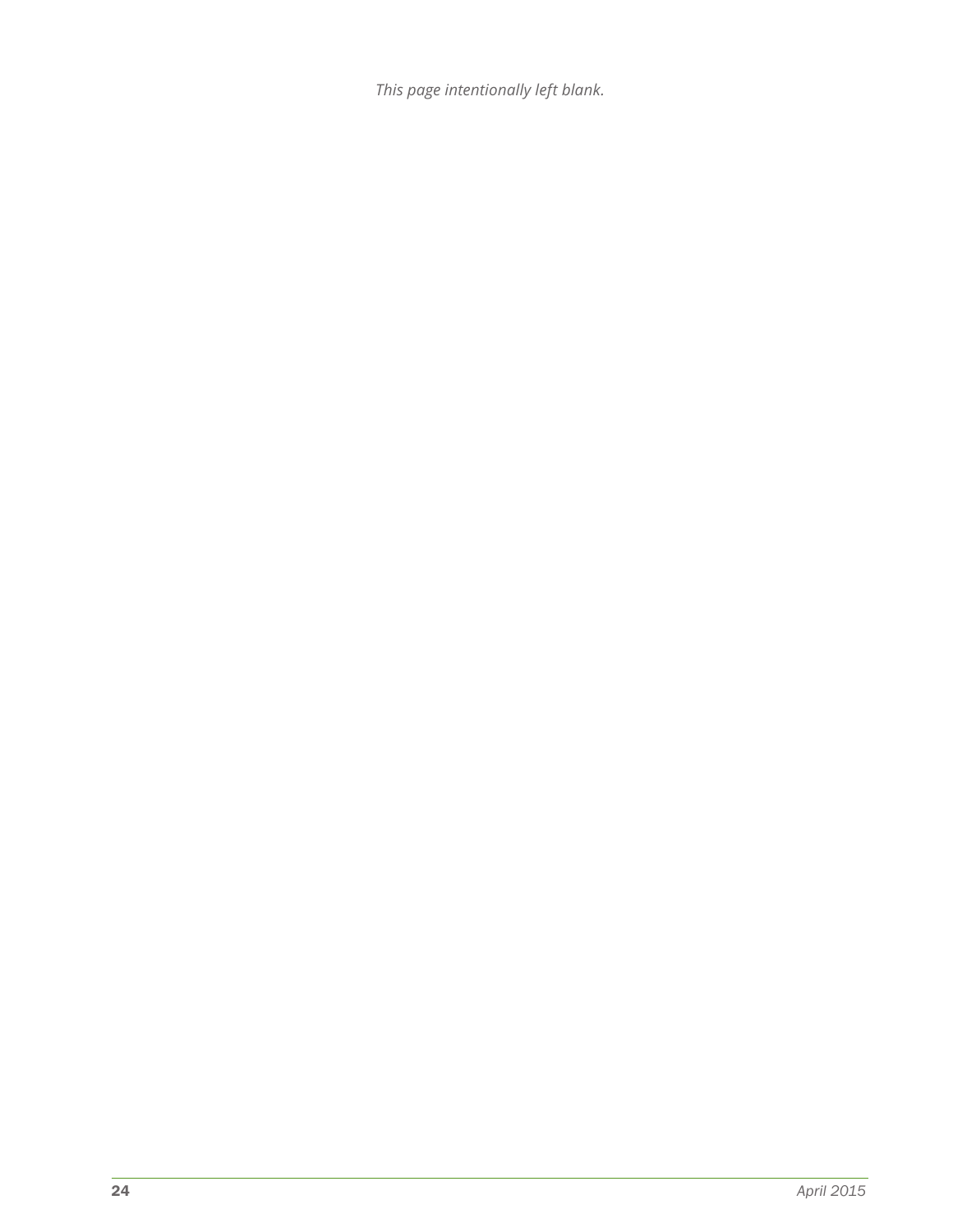#### *Bibliography*

Archer, D. (1999). *Exploring Bullying Culture in the Para-Military Organization.* International Journal of Manpower, 20(1) pp. 94-105.

Baigent, D. (2001). One More Working Class Hero: A Cultural Audit of the UK Fire Service. Retrieved November 4, 2011 from http://www.worldcat.org/title/one-more-last-working-class-hero-a-culturalaudit-of-the-uk-fire-service/oclc/52951673.

Bland, R. E. (1973). *America Burning: The Report of the National Commission on Fire Prevention and Control*. Washington, DC.

Brennan, C. (2011). The Combat Position: Achieving Firefighter Readiness. Tulsa, OK: Pennwell.

Brunacini, A. V. (2008). Fast/close/wet. Retrieved November 4, 2011 from http://www.riskinstitute.org/ peri/images/file/S908-D2-Brunacini.pdf.

Bruni, J. V., Jr. (2012). *Occupational Health and Safety for the Fire Service*. Upper Saddle River, NJ: Pearson.

Clark, B. A. (2011). Your Behavior Comes From Ben Franklin's DNA: Fast, Close, Wet, Risk, Injury, Death. Retrieved November 4, 2011 from http://www.firehouse.com/topic/firefighter-safety/your-behaviorcomes-ben-franklins-dna-fast-close-wet-risk-injury-death.

Cochran, K. J. (2006). The Fire Chief of the Future. In Buckman III, J. M. (Ed.), *Fire Chief Officer's Desk Reference* (pp. 453-468). Sudbury, MA: Jones and Bartlett.

Colley, S. K., Lincolne, J., & Neal, A. (2013). An Examination of the Relationship Amongst Profiles of Perceived Organizational Values, Safety Climate and Safety Outcomes. *Safety Science*, 51(1), 69-76. Retrieved November 4, 2011 from http://dx.doi.org/10.1016/j.ssci.2012.06.001.

Compton, D. (2003). Leadership for Today and Tomorrow. In Coleman, R. J. (Ed.), *The Fire Chief's Handbook*, 6th ed. (pp. 205-228). Tulsa, OK: Pennwell.

Cross, H. (2010). Implementing the 16 Firefighter Life Safety Initiatives in a Fire Department. In National Fallen Firefighters Foundation, *Understanding and Implementing the 16 Firefighter Life Safety Initiatives*  (pp. 265-271). Stillwater, OK: Fire Protection Publications.

Daniels, I. D. (2005a). Unacceptable Behavior. *Fire Chief*, January 2005.

Daniels, I. D. (2005b). Cultural Combat Tactics: Addressing Safety Culture in Your Organization. Presented at Firehouse Expo, Baltimore, MD in July 2005.

Dekker, S. (2002). *The Field Guide to Human Error Investigations*. Burlington, VT: Ashgate Publishing Company.

Endsley, M. (1988). Design and Evaluation of Situation Awareness Enhancement. In *Proceedings of the Human Factors Society 32nd Annual Meeting* (pp. 97-101). Santa Monica: Human Factors Society.

Freimuth, R. J. (2006). Perceptions of Safety Culture: A Study Of Fire Chiefs in Volunteer Fire Department. (Doctoral dissertation, Capella University, 2006.)

Gasaway, R. B. (2005). Some Traditions Haunt Us Every Day. Fire Engineering, 158(2), 10-14.

Goodman, E. A., Zammuto, R. F., & Gifford, B. D. (2001). The Competing Values Framework: Understanding the Impact of Organizational Culture on the Quality of Work Life. *Organization Development Journal*, Fall 2001.

Goulart, C. (2013). Resolving the Safety Culture/Safety Climate Debate. Blog post on 11-08-13. Retrieved from http://ohsonline.com/Blogs/The-OHS-Wire/2013/11/Resolving-the-Safety-CultureSafety-Climate-Debate.aspx?p=1.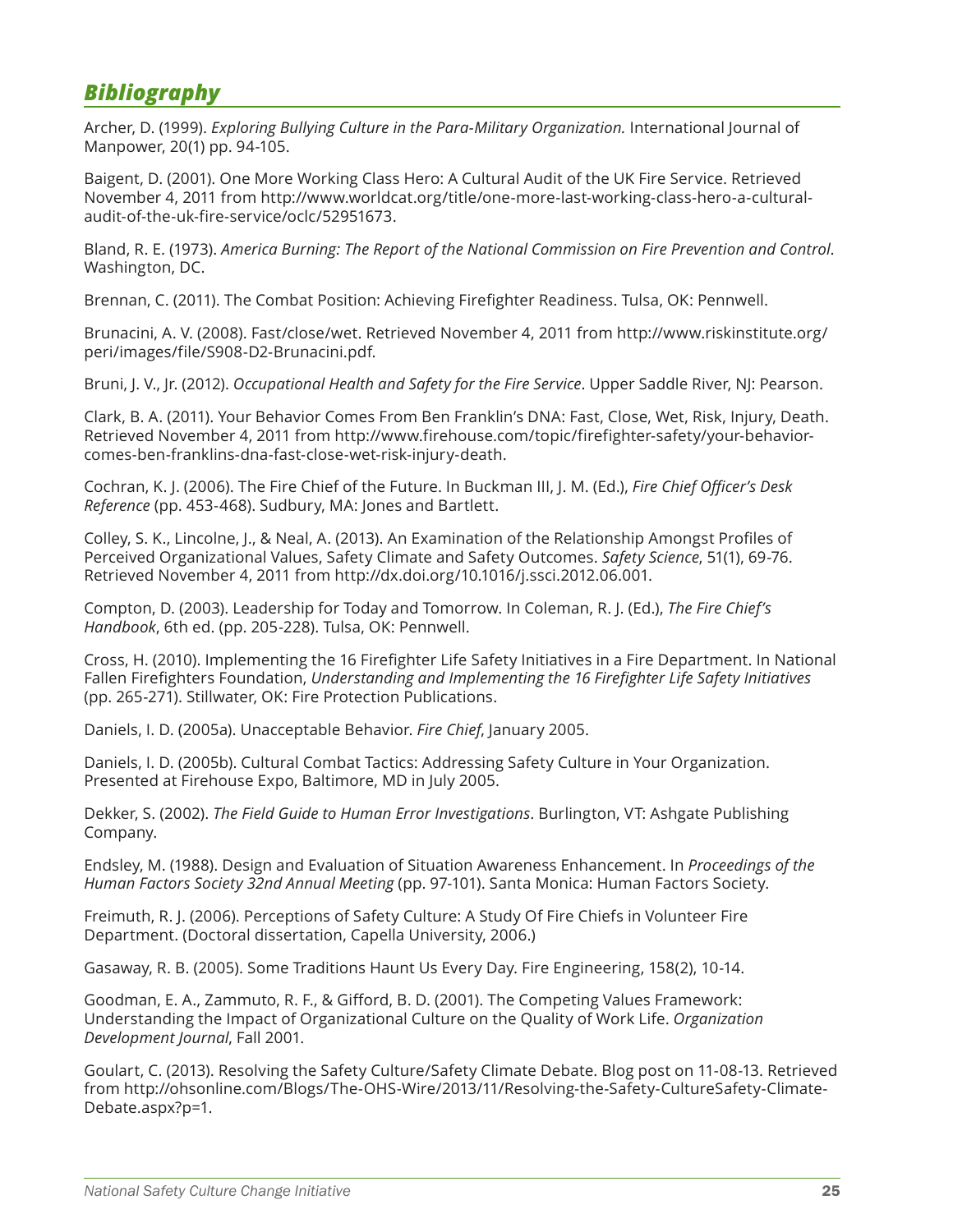Granito, J. (2003). Origins of Firefighting in the US. In Kelly, E. L., Yatsuk, R. A., & Routly, J. G. (Eds.), *Firefighters*. Emmitsburg, MD: NFFF.

Hofstede, G. (2001). *Culture's Consequences: Comparing Values, Behaviors, Institutions, And Organizations Across Nations*, 2nd ed. Thousand Oaks, CA: Sage.

Hofstede, G., Hofstede, G. J., & Minkov, M. (2010). *Cultures and Organizations: Software of the Mind*. New York: McGraw Hill.

Hofstede, G., & Peterson, M. F. (2000). Culture: National Values and Organizational Practices. In Ashkanasy, N. M., Wilderom, C. P., & Peterson, M. F. (Eds.), *The Handbook of Organizational Culture And Climate* (pp. 401-416). Thousand Oaks, CA: Sage.

Houdous, T. K., Pizatella, T. J., Braddee, R., & Castillo, D. N. (2004). Fire Fighter Fatalities 1998-2001: Overview with an Emphasis on Structure Related Traumatic Fatalities. *Injury Prevention* (10) pp. 222-226.

Kluckhorn, C. (1951). *The Study of Culture.* Stanford: Stanford University Press.

Kunadharaju, K., Smith, T. D., & DeJoy, D. M. (2011). Line-of-Duty Deaths Among U.S. Firefighters: An Analysis of Fatality Investigations. *Accident Analysis and Prevention* (43) pp. 1171-1180.

Laws, J. (2008). The Lessons of Charleston. *Occupational Health and Safety*. Retrieved on November 4, 2011 from http://ohsonline.com/articles/2008/08/the-lessons-of-charleston.aspx.

Lewis, S. (2004). Research Paper Two: Gender and Firefighter Training. Retrieved November 4, 2011 from http://www.fitting-in.com/c/GenderProjectPaper2.pdf.

Linke, T. (2008). Standard Operating Procedures for Single-Family Dwelling Fires Lincoln Fire and Rescue. EFO Paper. Retrieved from http://www.usfa.fema.gov/pdf/efop/efo42634.pdf.

Mearns, K., & Flin, R. Assessing the State of Organizational Safety — Culture or Climate? Current Psychology: Developmental, Learning, Personality, Social. 1999; 18:5-17.

Mortenson, R. P. (2014). Personal Correspondence.

Murphy, J. (2011). When Fire Wins: Causes of FDNY Deaths. Retrieved November 4, 2011 from http:// www.citylimits.org/news/articles/4421/when-fire-wins-causes-of-fdny-deaths.

National Fallen Firefighters Foundation (2011). *Understanding and Implementing the 16 Firefighter Life Safety Initiatives*. Stillwater, OK: Fire Protection Publications.

Pessemier, W. (2008a). Developing a Safety Culture in the Fire Service. *International Journal of Fire Service Leadership and Management* (2)1.

Pessemier, W. (2008b). Improving Safety Performance by Understanding Perceptions of Risk and Improving Safety Management Systems. Retrieved November 4, 2011 from http://www.riskinstitute. org/peri/images/file/S908-D2-Pessemier.pdf.

Peterson, K. K., Witt, M. B., Morton, K. B., Osmsted, M. G., Amandus, H. E., Proudfoot, S. L., & Wassell, J. T. (2010). Fire Fighter Fatality Investigation and Prevention Program: Findings from a National Evaluation. Retrieved November 4, 2011 from http://www.rti.org/pubs/rr-0008-1003-peterson.pdf.

Pidgeon, N., & O'Leary, M. (2000). Man-Made Disasters: Why Technology and Organizations (sometimes) Fail. *Safety Science* (34)15-30.

Routley, J. G. (2007). City of Charleston: Post Incident Assessment and Review Team. Phase I Report. Retrieved November 4, 2011 from http://www.nifc.gov/safety/safety\_documents/phase1.pdf.

Schaenman, P. (1996). Wildland Firefighter Awareness Study. Retrieved November 4, 2011 from https:// www.iaff.org/07News/PDF/CHSRpt.pdf.

Schein, E. H. (1992). *Organizational Culture and Leadership: A Dynamic View*. San Francisco: Jossey-Bass.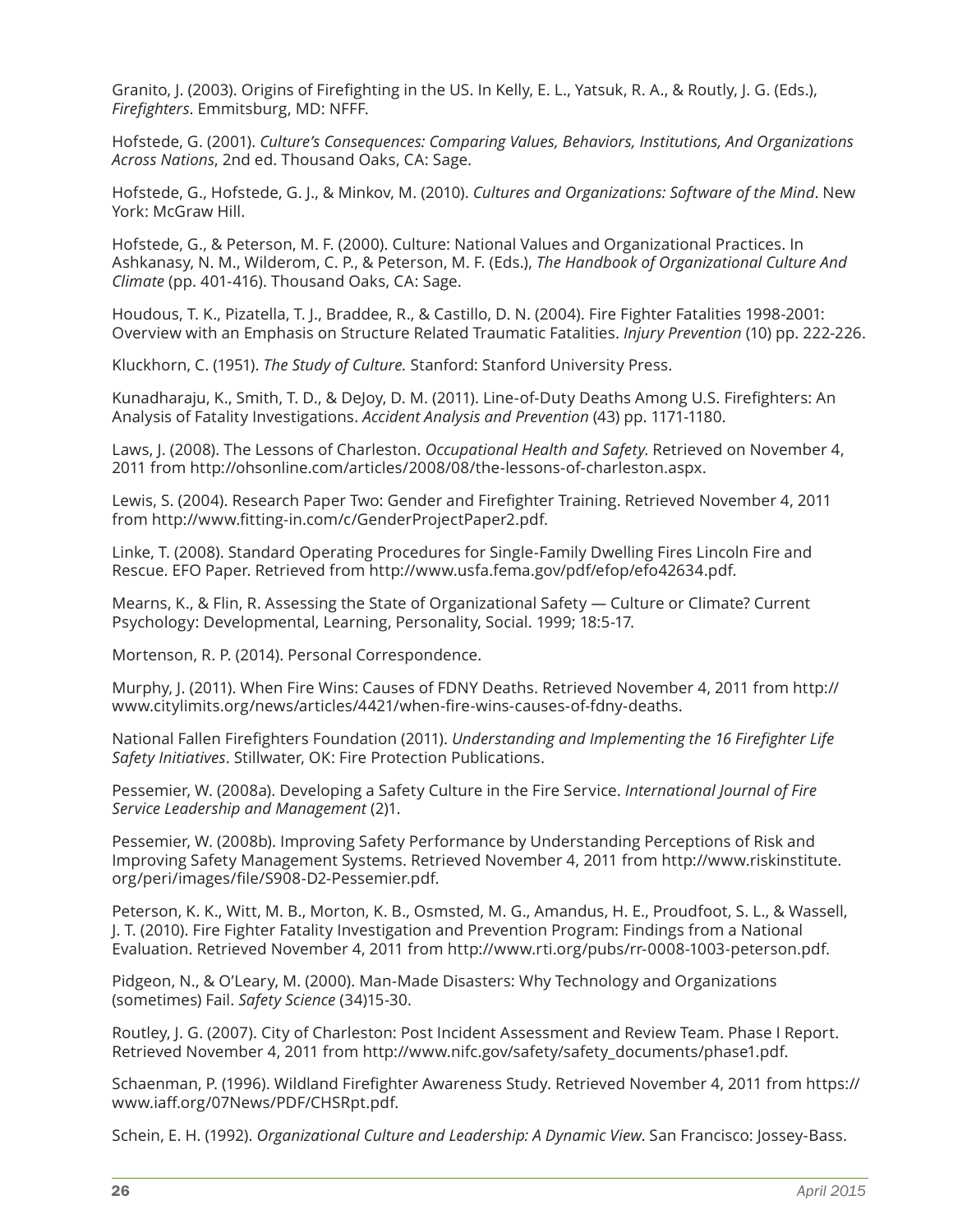Schein, E. H. (2000). Sense and Nonsense About Culture and Climate. In Ashkanasy, N. M., Wilderom, C. P., & Peterson, M. F. (Eds.), *The Handbook of Organizational Culture and Climate* (pp. xxiii-xxx). Thousand Oaks, CA: Sage.

Schein, E. H. (2004). *Organizational Culture and Leadership*. San Francisco: Jossey-Bass.

Schneider, B., Bowen, D., Erhart, M. E., & Holcombe, K. M. (2000). The Climate for Service: Evolution of a Construct. Located in N. M. Ashkanasy, C. Wilderom, & M. F. Peterson (Eds.), Handbook of Organizational Culture and Climate (pp. 21 – 36). Thousand Oaks, CA: Sage.

Schneider, B. (1973). The Perception of Organizational Climate: The Customer's View. *Journal of Applied Psychology*, 57, 248-256.

Siarnicki, R. J. (2010). National Fallen Firefighters Foundation — Firefighter Life Safety Initiatives — Everyone Goes Home Program. In National Fallen Firefighters Foundation, *Understanding and Implementing the 16 Firefighter Life Safety Initiatives* (pp. 3-22). Stillwater, OK: Fire Protection Publications.

Soeters, J. L. (2000). Culture in Uniformed Organizations. In Ashkanasy, N. M., Wilderom, C. P., & Peterson, M. F. (Eds.), *The Handbook of Organizational Culture and Climate* (pp. 465-481). Thousand Oaks, CA: Sage.

Soeters, J. L., & Boer, P. (2000). Culture and Flight Safety in Military Aviation. *International Journal of Aviation Psychology*, 10, 111-133.

Stackman, R. W., Pinder, C. C., & Connor, P. E. (2000). Value Lost: Redirecting Research on Values in the Workplace. In Ashkanasy, N. M., Wilderom, C. P., & Peterson, M. F. (Eds.), *The Handbook of Organizational Culture and Climate* (pp. 37-54). Thousand Oaks, CA: Sage.

Thompson, A., III, & Bono, B. (1993). Work Without Wages: The Motivation for Volunteer Firefighters. *American Journal of Economics and Sociology*, 52, 323-343.

U.S. Fire Administration (2008). Firefighter Fatalities in the United States in 2007. Retrieved November 4, 2011 from http://m.usfa.fema.gov/downloads/pdf/publications/ff\_fat07.pdf.

Vaughan, D. (1997). Targets for Firefighting Safety: Lessons from the Challenger Tragedy. *Wildfire*. Retrieved on November 4, 2011 from http://www.blm.gov/pgdata/etc/medialib/blm/wy/programs/fire/ hros.Par.15551.File.dat/Targets4FirefightingSafety.pdf.

Wall, D. (2012). Unpublished dissertation.

Walton, W. D., Bryner, N., Madryzkowski, D., Lawson, J. R., & Jason, N. H. (1999). Fire service needs workshop proceedings. Retrieved November 4, 2011 from http://www.fire.nist.gov/bfrlpubs/fire00/ art038.html.